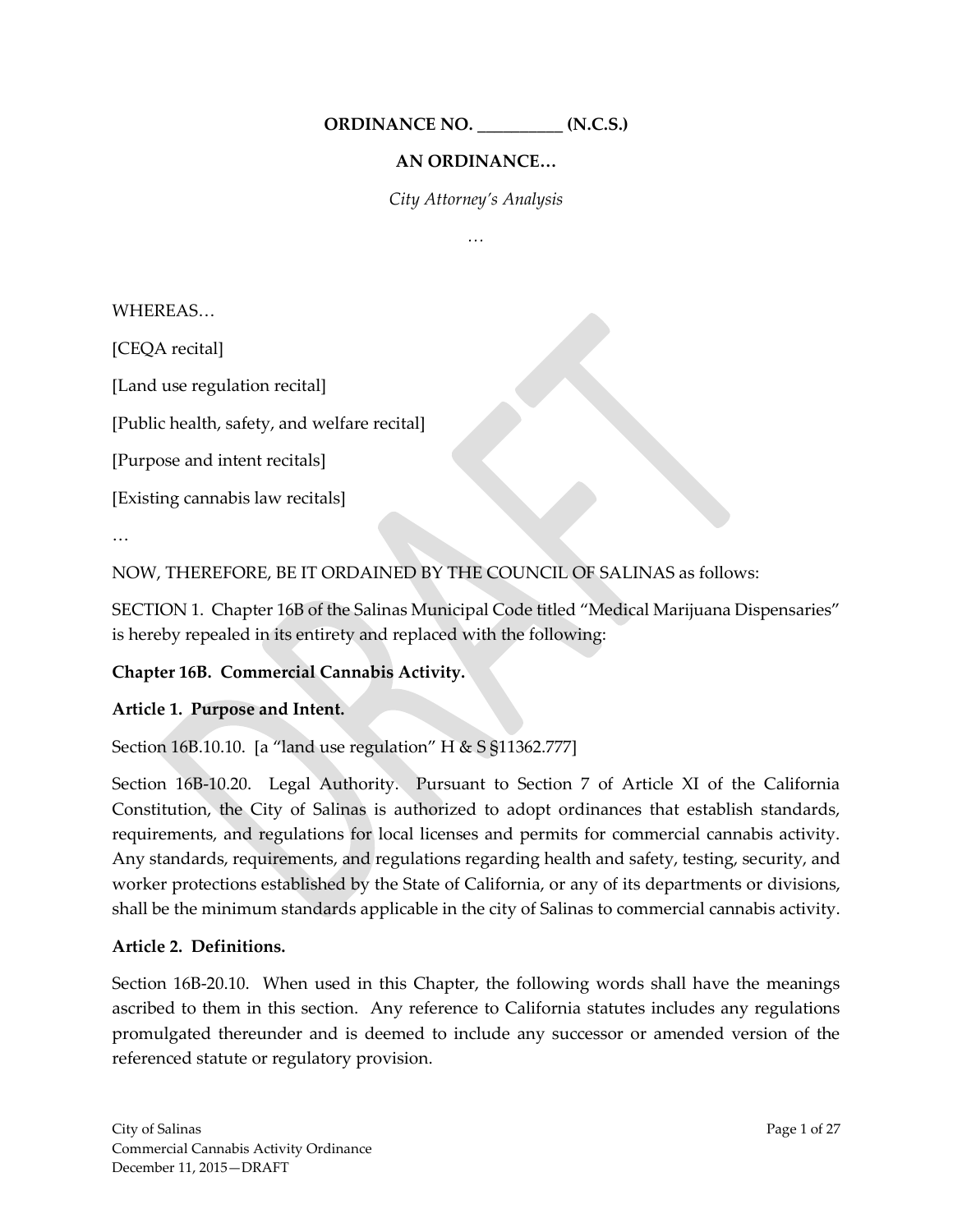- (a) "Cannabis" means all parts of the Cannabis sativa Linnaeus, Cannabis indica, or Cannabis ruderalis, whether growing or not; the seeds thereof; the resin, whether crude or purified, extracted from any part of the plant; and every compound, manufacture, salt, derivative, mixture, or preparation of the plant, its seeds, or resin. "Cannabis" also means the separated resin, whether crude or purified, obtained from marijuana. "Cannabis" also means marijuana as defined by Section 11018 of the California Health and Safety Code as enacted by Chapter 14017 of the Statutes of 1972. "Cannabis" does not include the mature stalks of the plant, fiber produced from the stalks, oil or cake made from the seeds of the plant, any other compound, manufacture, salt, derivative, mixture, or preparation of the mature stalks (except the resin extracted therefrom), fiber, oil, or cake, or the sterilized seed of the plant which is incapable of germination. For the purpose of this Chapter, "cannabis" does not mean industrial hemp as that term is defined by Section 81000 of the California Food and Agricultural Code or Section 11018.5 of the California Health and Safety Code.
- (b) "Cannabis concentrate" means manufactured cannabis that has undergone
- (c) "Caregiver" or "primary caregiver" has the same meaning as that term is defined in Section 11362.7 of the California Health and Safety Code.
- (d) "Commercial cannabis activity" includes cultivation, possession, manufacture, processing, storing, laboratory testing, labeling, transporting, distribution, or sale of medical cannabis or a medical cannabis product, except as set forth in California Business and Professions Code Section 19319, related to qualifying patients and primary caregivers.
- (e) "Cultivation" means any activity involving the planting, growing, harvesting, drying, curing, grading, or trimming of cannabis.
- (f) "Delivery" means the commercial transfer of medical cannabis or medical cannabis products from a dispensary, up to an amount determined by the State of California, or any of its departments or divisions, to a primary caregiver or qualified patient, or a testing laboratory. "Delivery" also includes the use by a dispensary of any technology platform owned and controlled by the dispensary, or independently licensed by the State of California under Medical Marijuana Regulation and Safety Act (as the same may be amended from time-to-time), that enables qualified patients or primary caregivers to arrange for or facilitate the commercial transfer by a licensed dispensary of medical cannabis or medical cannabis products.
- (g) "Dispensary" means a facility where cannabis, medical cannabis products, or devices for the use of medical cannabis or medical cannabis products are offered, either individually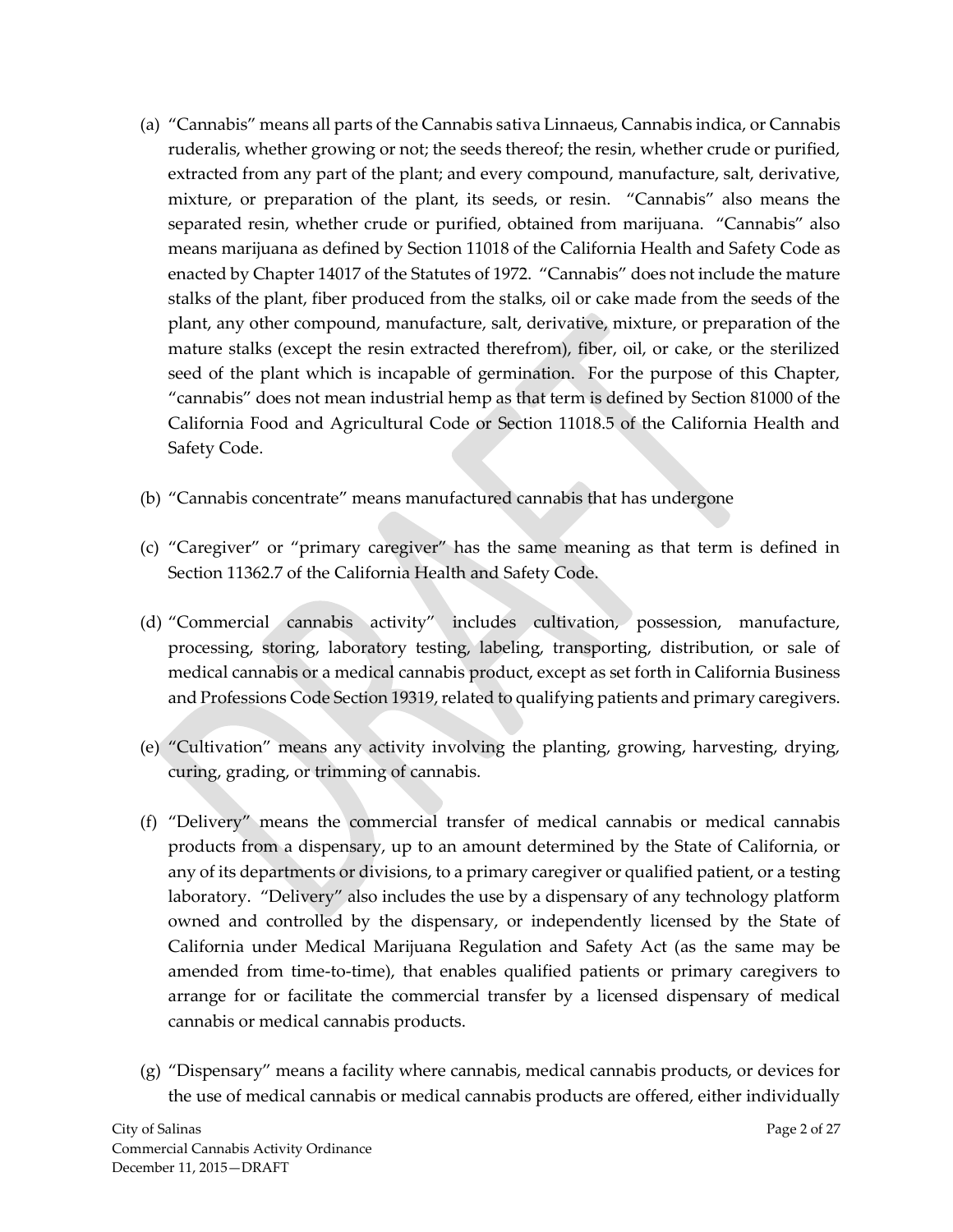or in any combination, for retail sale, including an establishment (whether fixed or mobile) that delivers, pursuant to express authorization, medical cannabis and medical cannabis products as part of a retail sale.

- (h) "Dispensing" means any activity involving the retail sale of medical cannabis or medical cannabis products from a dispensary.
- (i) "Distribution" means the procurement, sale, and transport of medical cannabis or medical cannabis products between entities licensed pursuant to the Medical Marijuana Regulation and Safety Act.
- (j) "Distributor" means a person licensed under the MMRSA to engage in the business of purchasing medical cannabis from a licensed cultivator, or medical cannabis products from a license manufacturer, for sale to a licensed dispensary.
- (k) "Dried flower" means all dead medical cannabis that has been harvested, dried, cured, or otherwise processed, excluding leaves and stems.
- (l) "Edible cannabis product" means manufactured cannabis that is intended to be used, in whole or in part, for human consumption. An edible medical cannabis product is not considered food as defined by Section 109935 of the California Health and Safety Code or a drug as defined by Section 109925 of the California Health and Safety Code.
- (m)"Cultivation site" means a facility where medical cannabis is planted, grown, harvested, dried, cured, graded, or trimmed, or that does all or any combination of those activities, that holds a valid state license pursuant to the MMRSA and that holds a permit issued by the City.
- (n) "Licensee" means a permit issue a license by the State of California, or one of its departments or divisions, under the MMRSA to engage in commercial cannabis activity.
- (o) "Live plants" means living medical cannabis flowers and plants, including seeds, immature plants, and vegetative stage plants.
- (p) "Manufacturer" means a person that conducts the production, preparation, propagation, or compounding of manufactured medical cannabis, as defined in this section, or medical cannabis products either directly or indirectly or by extraction methods, or independently by means of chemical synthesis at a fixed location that packages or repackages medical cannabis or medical cannabis products or labels or relabels its container, that holds a valid state license pursuant to the MMRSA and that holds a permit issued by the City.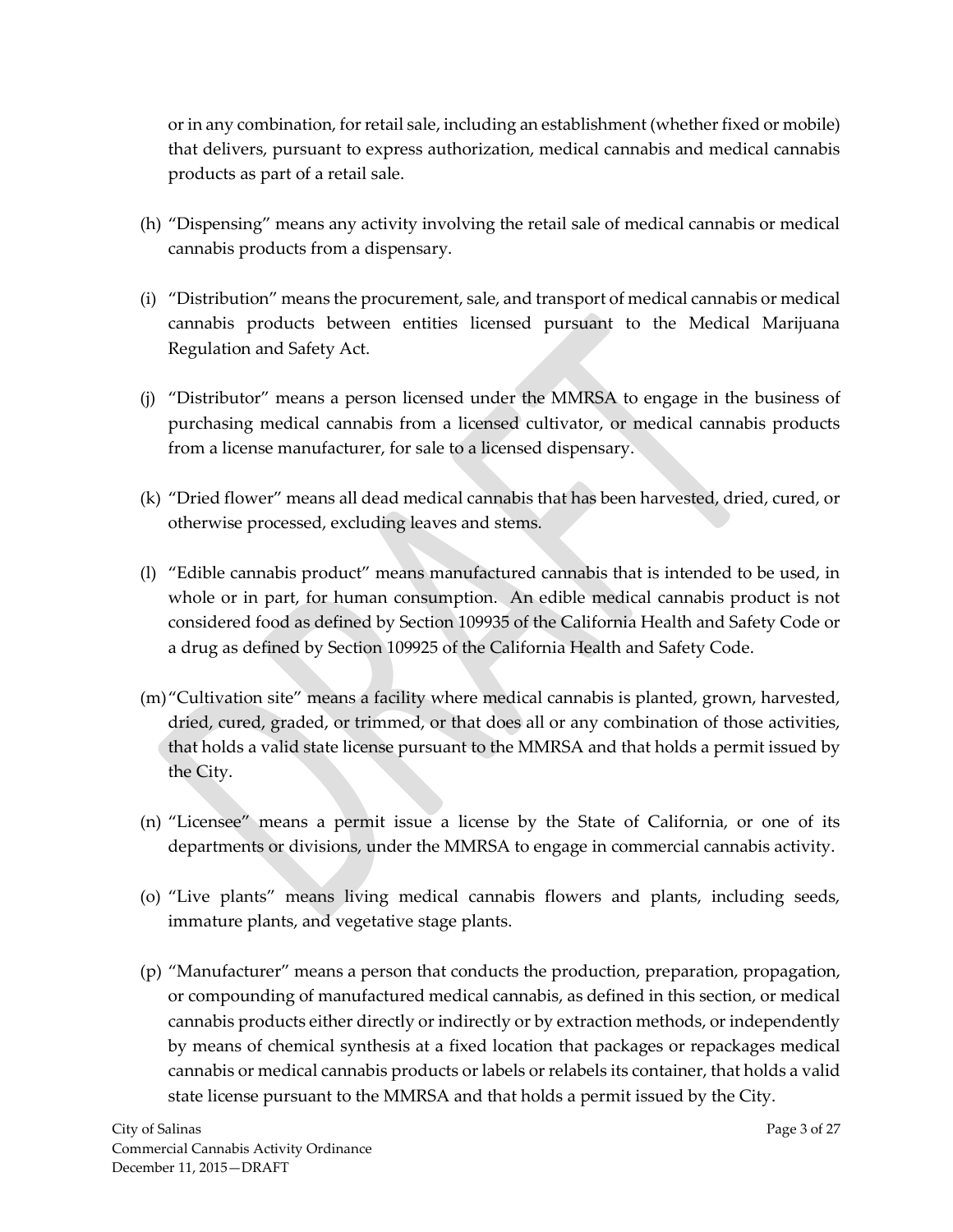- (q) "Manufactured cannabis" means raw cannabis that has undergone a process whereby the raw agricultural product has been transformed into a concentrate, an edible product, or a topical product.
- (r) "Manufacturing site" means a location that produces, prepares, propagates, or compounds medical cannabis or medical cannabis products, directly or indirectly, by extraction methods, independently by means of chemical synthesis, or by a combination of extraction and chemical synthesis, and is owned and operated by a person issued a license by the State of California, or one of its departments or divisions, for these activities.
- (s) "Medical cannabis", "medical cannabis product," or "cannabis product" means a product containing cannabis, including, but not limited to, concentrates and extractions, intended to be sold for use by medical cannabis patients in California pursuant to the Compassionate Use Act of 1996 (Proposition 215), found at Section 11362.5 of the California Health and Safety Code (as the same may be amended from time-to-time). For purposes of this Chapter, "medical cannabis" does not include industrial hemp as defined by Section 81000 of the California Food and Agricultural Code or Section 11018.5 of the California Health and Safety Code.
- (t) "Patient" or "qualified patient" shall have the meaning given that term by California Health and Safety Code Section 11362.7, but who does not have an identification card issued by the State Department of Health Services.
- (u) "Person" means an individual, firm, partnership, joint venture, association, corporation, limited liability company, estate, trust, business trust, receiver, syndicate, or any other group or combination acting as a unit and includes the plural as well as the singular number.
- (v) "Person with an identification card" shall have the meaning given that term by California Health and Safety Code Section 11362.7.
- (w) "Topical cannabis" means a product intended for external use. A topical cannabis product is not considered a drug as defined by Section 109925 of the California Health and Safety Code.
- (x) "Transport" means the transfer of medical cannabis or medical cannabis products from the permitted business location of one licensee to the permitted business location of another licensee, for the purposes of conducting commercial cannabis activity authorized by the MMRSA.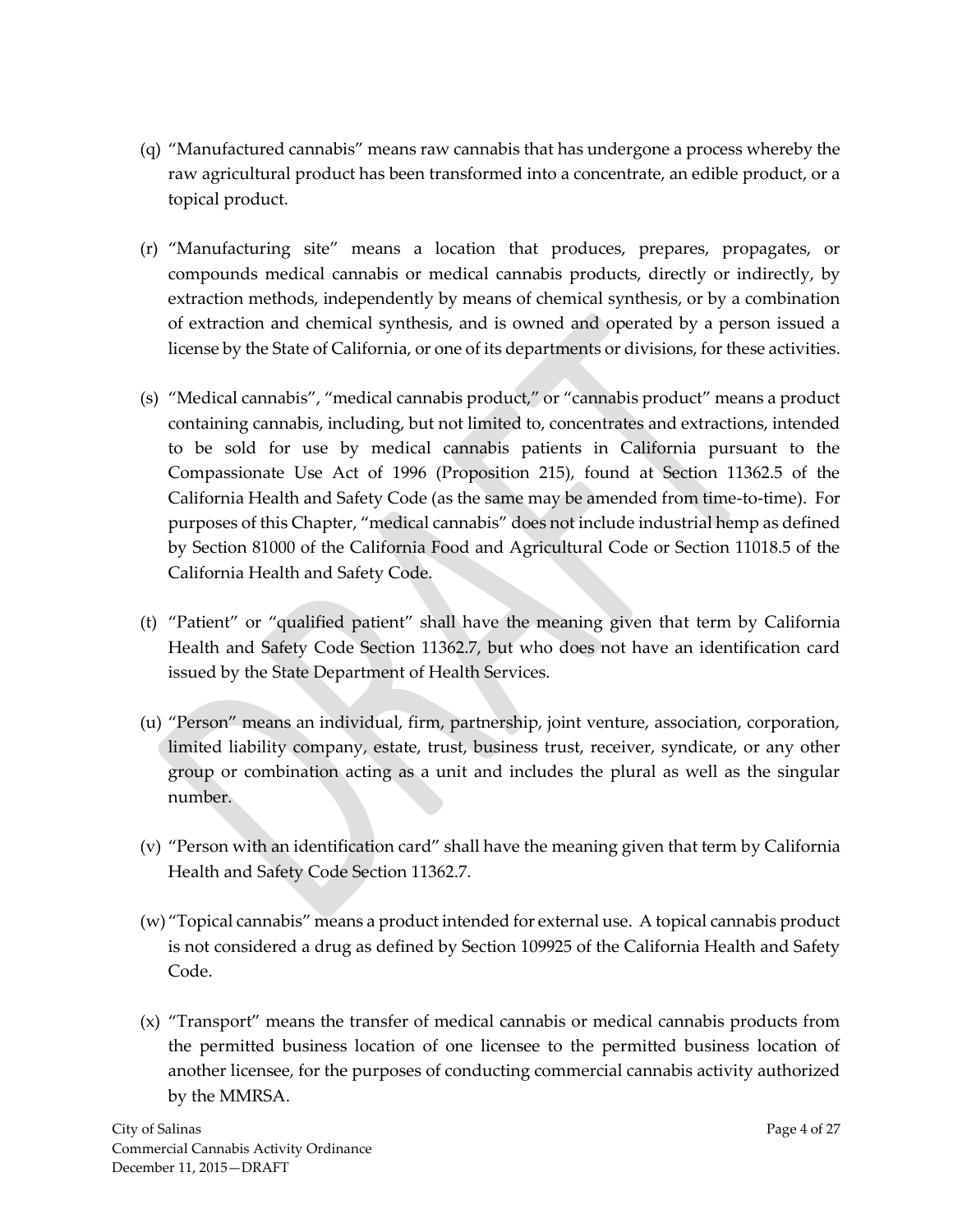(y) "Transporter" means a person issued a state license by the State of California, or one of its departments or divisions, to transport medical cannabis or medical cannabis products in an amount above a threshold determined by the State of California, or one of its departments or divisions, that have been issued a State license pursuant to the MMRSA.

### **Article 3. General Provisions.**

Section 16B-30.10. Licenses and Permit, Required.

- (a) In addition to those other requirements which may be imposed pursuant to this Chapter, no person shall engage in commercial cannabis activity without possessing both a permit issued by the City of Salinas and a license issued by the State of California or one of its departments or divisions. Commercial cannabis activity shall be permitted in the city of Salinas only as expressly provided in this Chapter and if not expressly permitted by this Chapter shall be prohibited.
	- (1) Each commercial cannabis business permit issued pursuant to this Chapter shall expire twelve (12) months after the date of its issuance.
	- (2) An application for renewal of a permit shall be filed at least sixty (60) calendar days prior to the expiration date of the permit.
	- (3) An application for renewal of a permit shall be rejected if any of the following exists:
		- a. The application is filed less than sixty (600 days before its expiration.
		- b. The permit is suspended or revoked at the time of the application.
		- c. The commercial cannabis business has not been in regular and continuous operation in the four (4) months prior to the renewal application.
		- d. The commercial cannabis business fails to conform to the requirements of this Chapter and any regulations adopted pursuant to this Chapter.
		- e. The permittee fails to renew its State license.
	- (4) If a renewal application is rejected, a person may file a new application pursuant to this Chapter.
- (b) A commercial cannabis business shall obtain a City of Salinas business license and comply with all applicable provisions and requirements of that license.
- (c) Revocation, termination, or suspension of a license issued by the State of California, or any of its departments or divisions, shall immediately terminate the ability of a medical cannabis business to operate within the city of Salinas until the State, or its respective department or division, reinstates or reissues the license.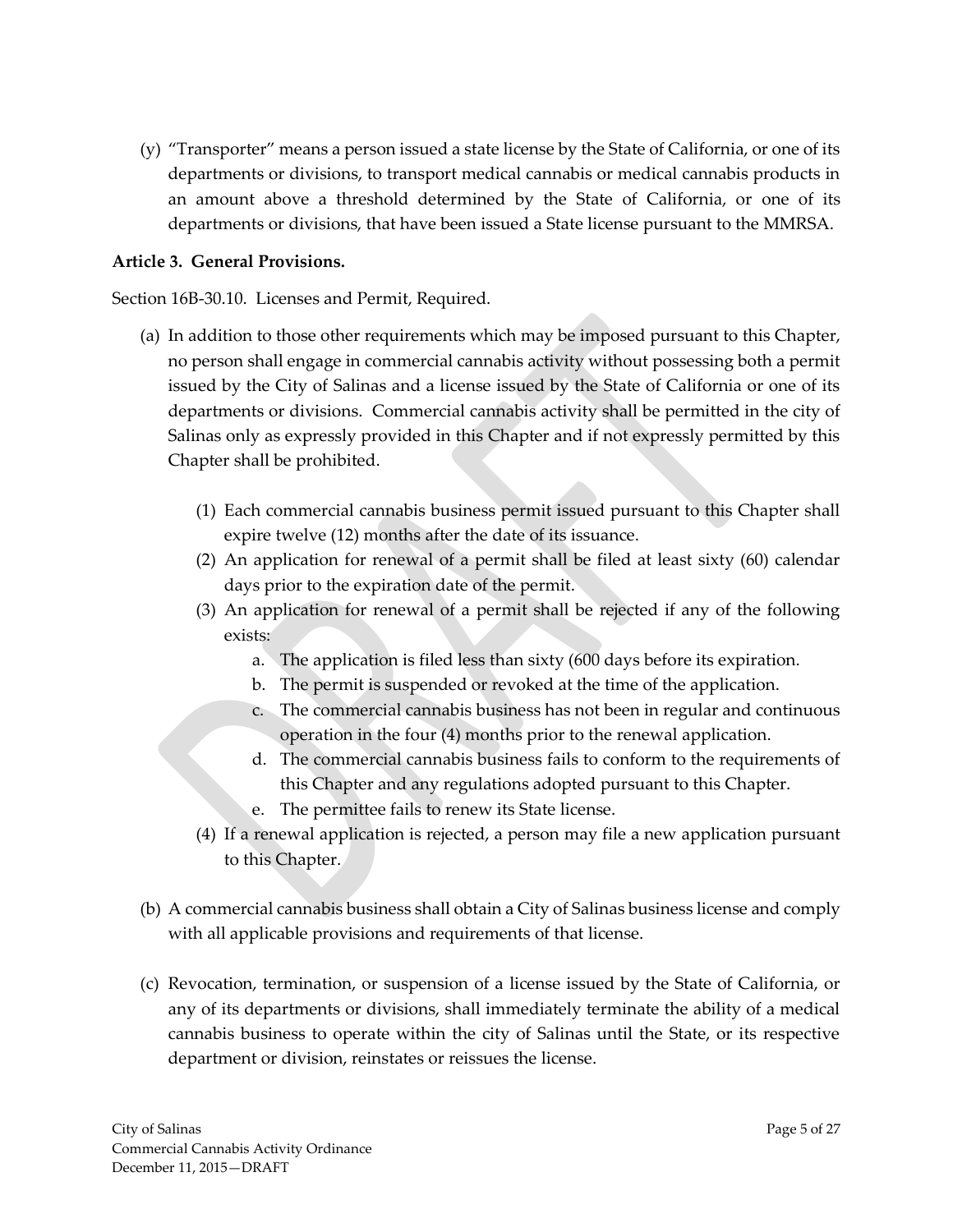Section 16B-30.20. Existing Commercial Cannabis Business. A commercial cannabis business operating in compliance with existing Municipal Code provisions at the time this Chapter becomes effective may continue its operations; provided, however, that in order to continue operating such commercial cannabis business must apply for a permit pursuant to this Chapter and otherwise meet all other conditions and requirements of this Chapter imposed on newly established commercial cannabis businesses. As of the introduction date of this Chapter, only one such commercial cannabis business is known to exist; however, any facility or entity that can demonstrate to the City's satisfaction that it was in operation, in good standing, and otherwise in compliance with all applicable local and state laws and regulations promulgated thereunder may be permitted to continue its operations pursuant to this section.

Section 16B-30.30. Records and Recordkeeping.

- (a) On no less than an annual basis (at or before the time of the renewal of a permit issued pursuant to this Chapter) or at any time upon reasonable request of the City, each commercial cannabis business shall file a sworn statement with the Chief of Police indicating the number of patients served by the commercial cannabis business within the previous twelve-month period (or shorter period based upon the timing of the request).
- (b) Each owner and/or operator of a commercial cannabis business shall maintain a current register of the names and the contact information of all employees currently employed by the commercial cannabis business and shall disclose such register to any City official upon request.
- (c) Each commercial cannabis business shall maintain a record of all patients and primary caregivers served by the commercial cannabis business.

Section 16B-30.40. Security Measures. The Chief of Police is authorized to promulgate all regulations necessary to implement the requirements and fulfill the policies of this Chapter related to commercial cannabis businesses including, but not limited to, the following subjects:

- (a) A permitted commercial cannabis business shall implement sufficient security measures to both deter and to prevent unauthorized entrance into areas containing medical cannabis or medical cannabis products and theft of medical cannabis or medical cannabis products at the commercial cannabis business. These security measures shall include, but shall not be limited to, all of the following:
	- (1) Preventing individuals from remaining on the premises of the commercial cannabis business if they are not engaging in the activity expressly related to the operations of the commercial cannabis business.
	- (2) Establishing limited access areas accessible only to authorized commercial cannabis business personnel.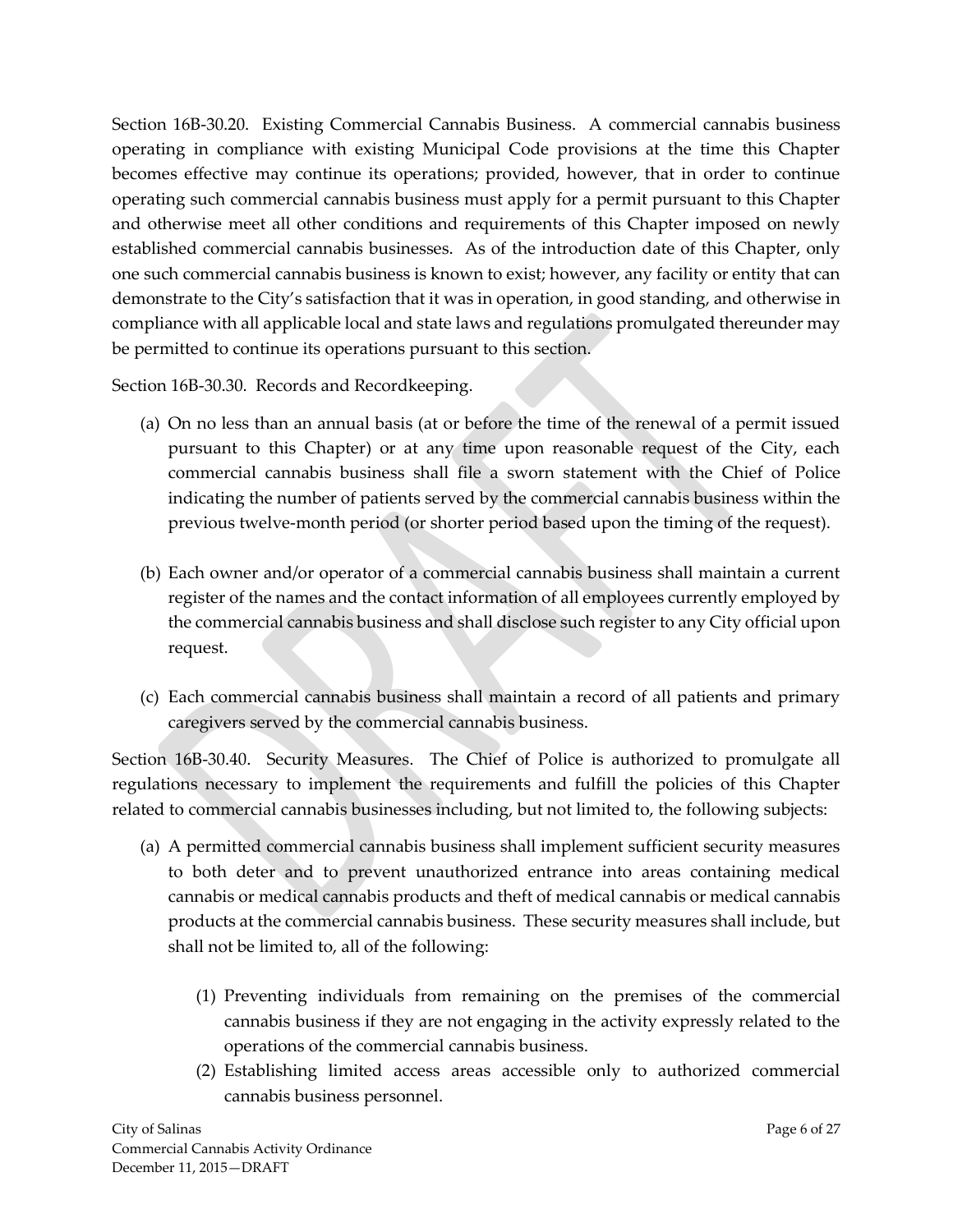- (3) Storing all medical cannabis and medical cannabis products in a secured and locked room, safe, or vault, and in a manner as to prevent diversion, theft, and loss, except for limited amounts of cannabis used for display purposes or immediate sale.
- (4) Installing 24-hour security surveillance cameras of at least HD-quality to monitor all entrances and exits to and from the premises and to monitor all interior spaces within the commercial cannabis business which are open and accessible to the public. The security surveillance cameras shall be remotely accessible to the Salinas Police Department and shall be compatible with the Salinas Police Department's software and hardware and remote real-time, live access to the video footage from the cameras shall be provided to the Salinas Police Department. Video recordings shall be maintained for a minimum of forty-five (45) days.
- (5) Sensors shall be installed to detect entry and exit from all secure areas.
- (6) Panic buttons shall be installed in all commercial cannabis businesses.
- (7) Having professionally installed, maintained, and monitored alarm system.
- (8) Any bars installed on the windows or the doors of the commercial cannabis business shall be installed only on the interior of the building.
- (9) Security companies hired by the commercial cannabis business shall be third party providers of services (i.e., not employees of the commercial cannabis business) and shall be subject to the prior review and approval of the Chief of Police or his designee.
- (10) Each commercial cannabis business shall have the capability to remain secure and operational during a power outage and shall ensure that all access doors are not solely controlled by an electronic access panel to ensure that locks are not released during a power outage.
- (b) Each commercial cannabis business shall identify a liaison to the Salinas Police Department which person shall be reasonably available to meet with the Chief of Police or his designees regarding security measures and operational issues.
- (c) As part of the application and permitting process, each commercial cannabis business shall have a transportation plan describing the procedures for safely and securely transporting cannabis and cannabis products and currency.
- (d) A commercial cannabis business shall notify the Chief of Police within twenty-four (24) hours after discovering any of the following:
	- (1) Significant discrepancies identified during inventory. The level of significance shall be determined by the regulations promulgated by the Chief of Police.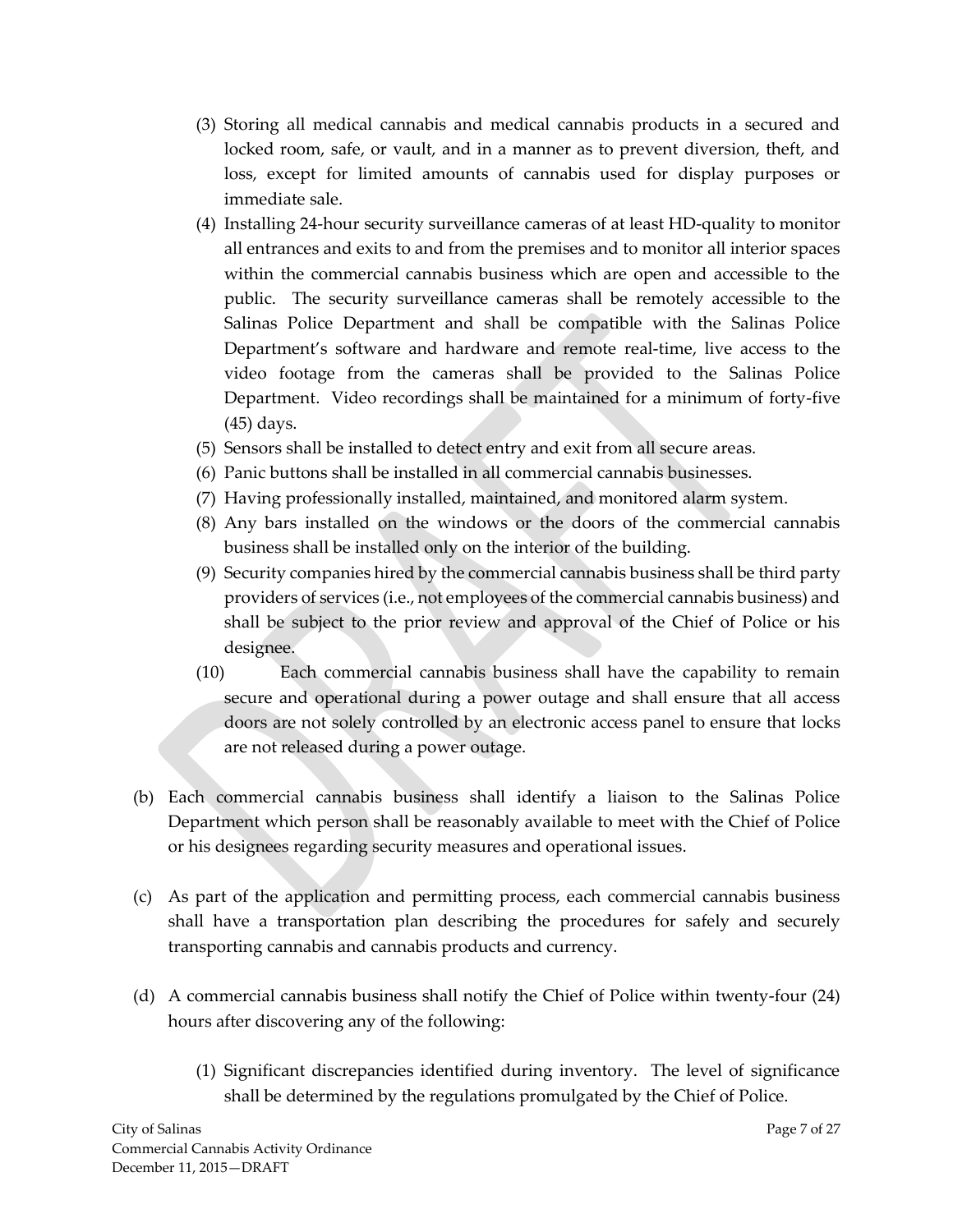- (2) Diversion, theft, loss, or any criminal activity involving the commercial cannabis business or any agent or employee of the commercial cannabis business.
- (3) The loss or unauthorized alteration of records related to cannabis, registering qualifying patients, primary caregivers, or employees or agents of the commercial cannabis business.
- (4) Any other breach of security.

## Section 16B-30.50. Employees; Employee Work Permits; Identification

- (a) Work permit required. Any person who is an employee or who otherwise works or volunteers within a commercial cannabis business must obtain a work permit from the Chief of Police. The Chief of Police is hereby authorized to promulgate all regulations necessary to implement the work permit process contemplated in this section including, but not limited to, the reasons for denial of a work permit to any person. A work permit shall be valid for a twelve (12) month period and must be renewed on an annual basis. Applications for work permits shall be submitted under oath and shall contain a statement of the past criminal record, if any, of the applicant and such information as may be deemed necessary by the Chief of Police to determine whether the applicant is a proper person to be issued a work permit. The application shall be accompanied by fingerprints and a recent photograph of the applicant in a form and manner as required by the Chief of Police. In the event a person changes employment from one commercial cannabis business within the city to another, the work permit holder shall notify the Chief of Police in writing of the change of employment within ten (10) days of such change or the work permit shall be suspended or revoked and such person shall not be permitted to work within any commercial cannabis business within the city.
- (b) Identification. Each person to whom a work permit is issued shall wear his or her personal identification card, issued by the City, at a prominent and readily-visible location on the outermost garment and approximately chest-high. Such identification card shall at all times be in good and readable condition.
- (c) Employee Records. Each owner or operator of a commercial cannabis business shall maintain on-site a current register or all the employees currently employed by the commercial cannabis business and shall produce such register to the Chief of Police, his designee, or any other City official authorized to enforce the Salinas Municipal Code for purposes of determining compliance with this Chapter.
- (d) Fees. Each application for a work permit and renewal of an existing work permit shall be accompanied by a fee set by resolution of the City Council and shall be valid for a period of twelve (12) months from the date of issuance, unless terminated, suspended, or revoked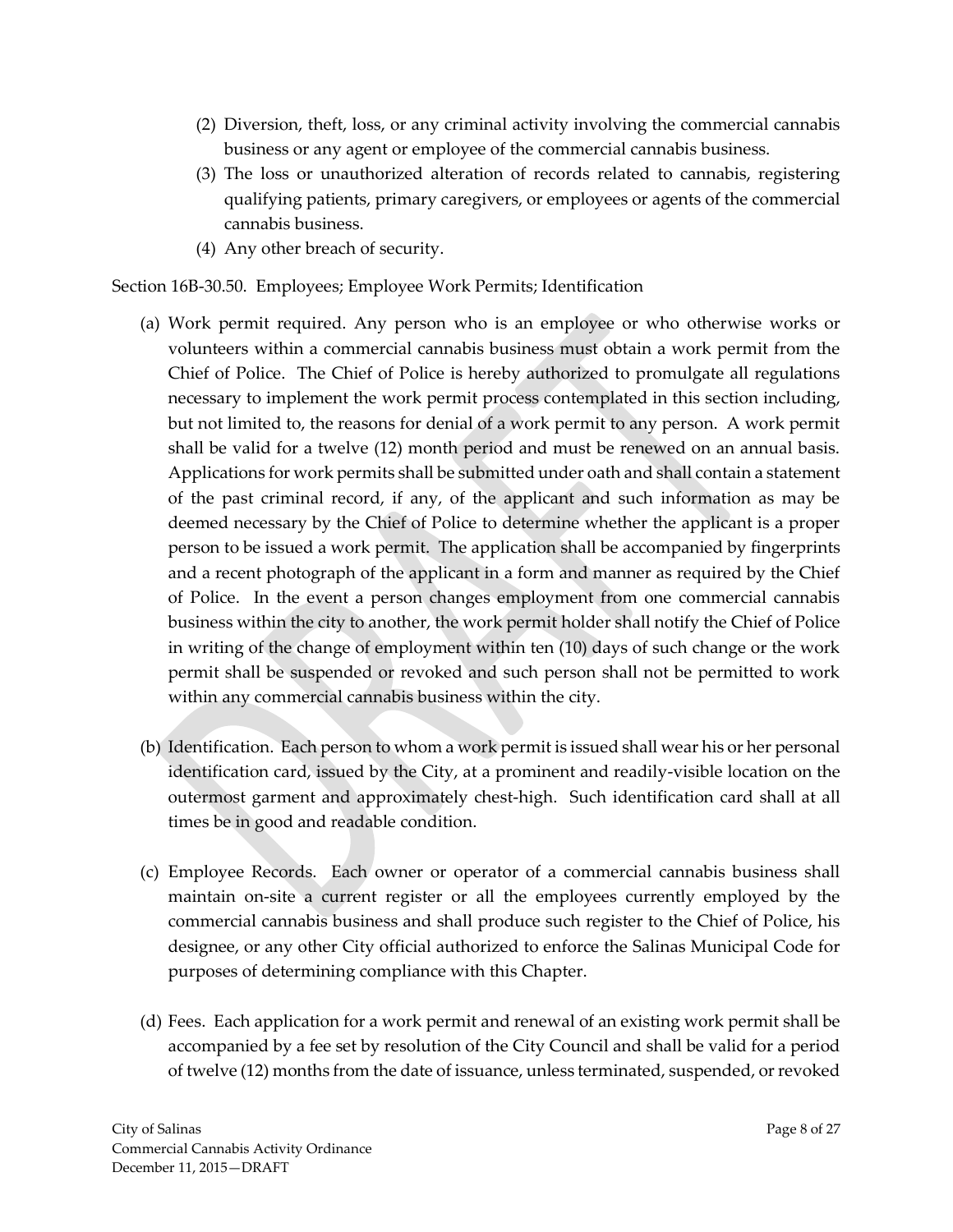sooner. The fee is non-refundable and shall not be returned in the event the work permit is denied, revoked, or suspended.

Section 16B-30.60. Right to Occupy and to Use Property. As a condition precedent to the City's issuance of a permit pursuant to this Chapter, any person intending to operate a commercial cannabis business shall provide sufficient evidence of the legal right to occupy and to use the proposed location. In the event the proposed location is leased from another person, the applicant for a permit under this Chapter shall provide a signed and notarized statement from the owner of the property or their agent to demonstrate the property owner has acknowledged and has consented to the operation of a commercial cannabis business on the property.

Section 16B-30.70. Location of Commercial Cannabis Business; Proximity to Sensitive Uses.

- (a) No commercial cannabis business may operate within one thousand (1,000) feet of any school, college or university (whether public, private, charter, or other school), church or other house of worship, park, children's playground, library, or any other public facility where the presence of the commercial cannabis activity would cause a public nuisance or other situation which may result in repeated police department response.
- (b) No commercial cannabis business may operate within any wholly residential area or district of the city or adjacent to a residential area or district if, in the opinion of the Police Chief or the Community Development Director, the operation of a commercial cannabis business in such location would tend to cause a public nuisance or a situation which may result in repeated Police Department response or a negative impact on the adjacent residential units.
- (c) No commercial cannabis business may operate within one thousand (1,000) feet of any other commercial cannabis business, expecting therefrom the occasional and transient operation of a commercial cannabis delivery business.
- (d) Any commercial cannabis business which has been determined by the City to be an existing commercial cannabis business on the effective date of this Chapter shall be exempt from compliance with the limitations proscribed in this section, unless such location is otherwise determined to constitute a public nuisance or otherwise a disturbance to the adjacent or neighboring uses as determined by the provisions of this Chapter.

Section 16B-30.80. Restriction on Alcohol Retailers; Restriction on Alcohol Sales. No person may be issued a permit pursuant to this Chapter to operate a commercial cannabis business if such person is licensed as a retailer of alcoholic beverages pursuant to State law. No person shall cause or permit the sale, dispensing, or consumption of alcoholic beverages on or about the premises of the commercial cannabis business.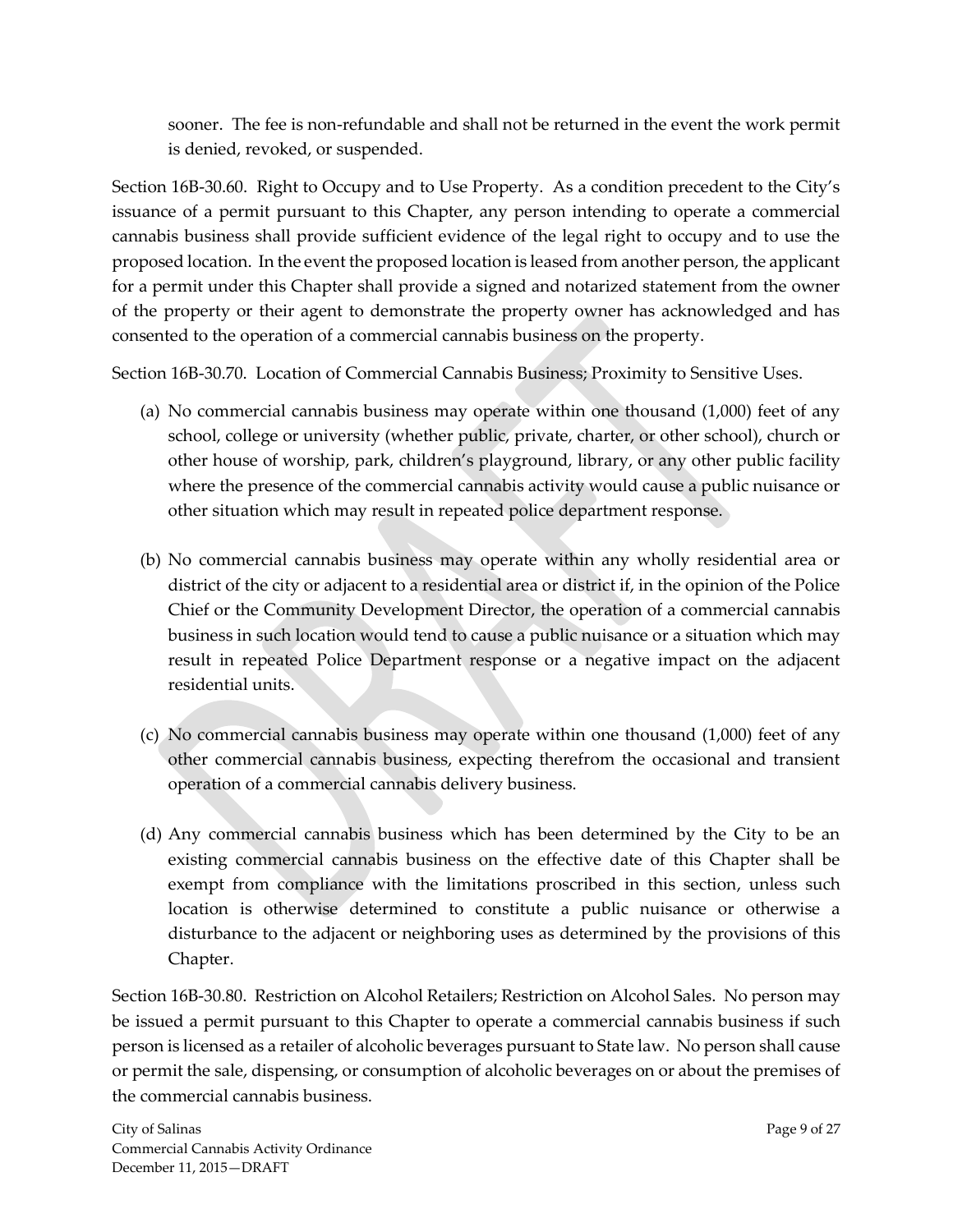Section 16B-30.90. Concurrent Regulation with State. It is the stated intent of this Chapter to regulate commercial cannabis activity in the city of Salinas concurrently with the state of California.

Section 16B-30.100. Compliance with Laws.

It is the responsibility of the owners and operators of the commercial cannabis activity to ensure that it is, at all times, operating in a manner compliant with all applicable state and local laws and any regulations promulgated thereunder. Nothing in this Chapter shall be construed as authorizing any actions which violate state law or local law with respect to the operation of a commercial cannabis activity. It shall be the responsibility of the owners and the members of the commercial cannabis business to ensure that the commercial cannabis business is, at all times, operating in a manner compliant with all applicable state and local laws including, but not limited to, the Compassionate Use Act of 1996, the Medical Marijuana Program Act, the 2008 Attorney General Guidelines, the MMRSA, any subsequently enacted state law or regulatory, licensing, or certification requirements, all applicable provisions of the Salinas Municipal Code, and any specific, additional operating procedures or requirements which may be imposed as conditions of approval of the use permit. Nothing in this Chapter shall be construed as authorizing any actions which violate State law with regard to the operation of a commercial cannabis business.

Section 16B-30.110. Inspection and Enforcement.

- (a) The Chief of Police and any other City official charged with enforcing the provisions of the Salinas Municipal Code, or any provision thereof, may enter the location of a commercial cannabis business at any time during the hours of operation without notice and inspect the location of any commercial cannabis business as well as the recordings and records maintained pursuant to this Chapter or the applicable provisions of State law.
- (b) It is unlawful for any person having any responsibility over the operation of a commercial cannabis business to refuse to allow, impede, obstruct, or interfere with an inspection, or the review of the copying of records and monitoring (including recordings) including, but not limited to, the concealment, destruction, and falsification of any recordings or records.
- (c) The Chief of Police or his designee or any other person charged with enforcing the provisions of this Chapter may enter the location of a commercial cannabis business at any time during the hours of operation and without notice to obtain samples of the cannabis to test for law enforcement and/or public safety purposes. Any samples obtained by the City shall be logged, recorded, and maintained in accordance with police department standards for evidence. At all other times, the Chief of Police or his designee may enter the location of a commercial cannabis business to obtain samples of cannabis upon reasonable notice.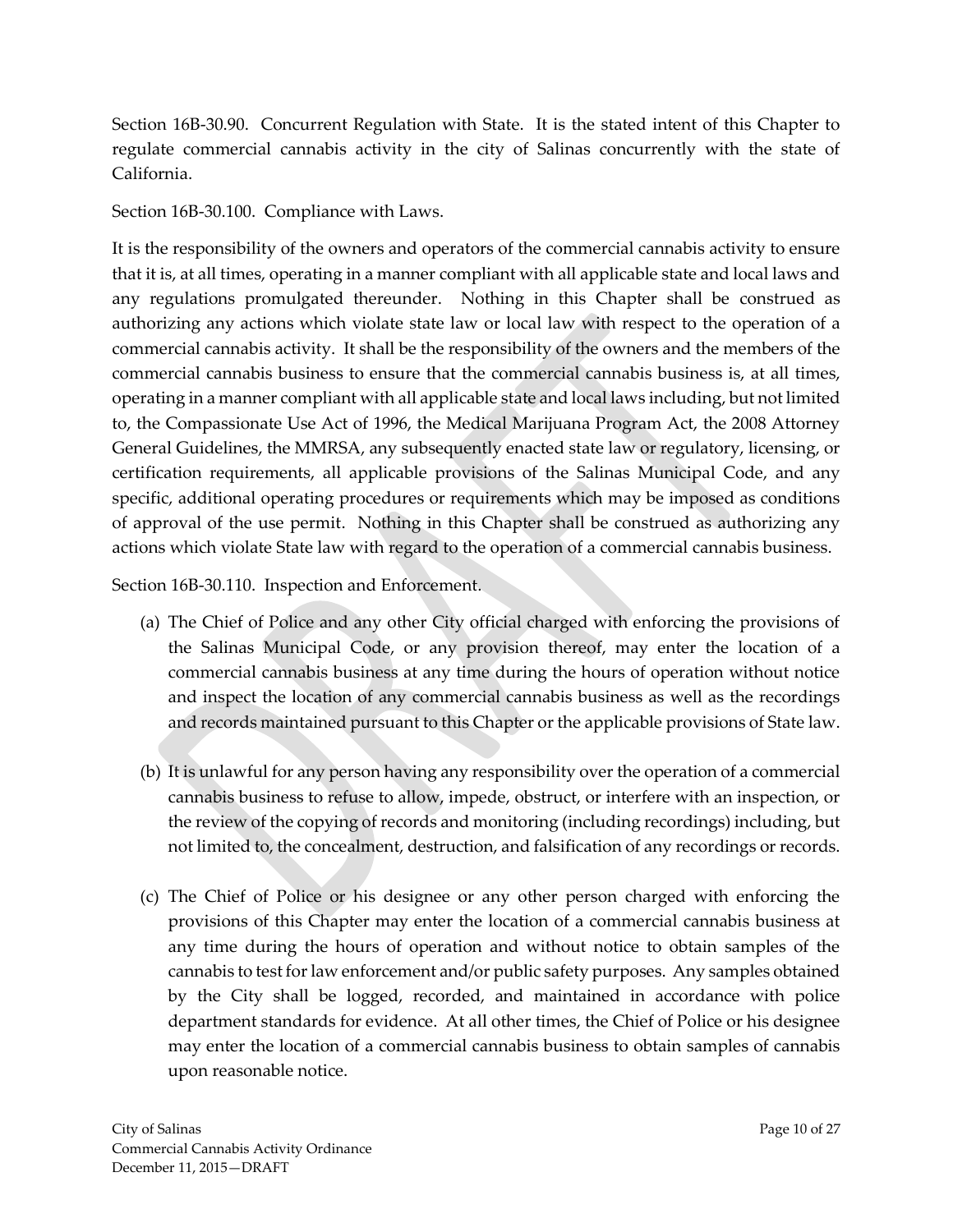Section 16B-30.120. Fees and Charges.

- (e) No person may commence or continue any commercial cannabis activity in the city of Salinas without timely paying in full all fees and charges associated with the operation of a commercial cannabis activity. Fees and charges associated with the operation of a commercial cannabis activity shall be established by resolution of the City Council.
- (f) All commercial cannabis facilities operating pursuant to this Chapter shall pay any and all applicable sales, use, business or other taxes, and all license, registration, or other fees pursuant to federal, state, and local law.

Section 16B-30.130. Violation and Enforcement.

- (a) Each and every violation of the provisions of this Chapter is hereby deemed unlawful and a public nuisance.
- (b) Each and every violation of this Chapter shall constitute a separate violation and shall be subject to all remedies and enforcement measures authorized by the Salinas City Code. Additionally, as a nuisance per se, any violation of this Chapter shall be subject to injunctive relief, any permit issued pursuant to this Chapter being deemed null and void, disgorgement any payment to the City of any and all monies unlawfully obtained, costs of abatement, costs of investigation, attorney fees, and any other relief or remedy available at law or in equity. The City may also pursue any and all remedies and actions available and applicable under state and local laws for any violations committed by the commercial cannabis activity or persons related thereto, or associated with, the commercial cannabis activity. Additionally, when the Chief of Police or his designee determines there is an imminent threat to public health, safety or welfare, the commercial cannabis activity's permit, issued by the City pursuant to this Chapter, shall immediately become null and void.
- (c) Each and every violation of the provisions of this Chapter shall constitute a misdemeanor and upon conviction thereof shall be punishable by a fine not to exceed one thousand dollars (\$1,000) or by imprisonment in the County Jail for a period of not more than twelve (12) months, or by both such fine and imprisonment. Each day a violation is committed or permitted to continue shall constitute a separate offense. A separate offense occurs for each day a violation of this Chapter is continued and/or maintained.
- (d) Notwithstanding an initial verification of compliance by the commercial cannabis activity with the provisions of this Chapter, any commercial cannabis activity later found to be in violation of any of the requirements of this Chapter at any time is subject to the enforcement provisions provided in this section.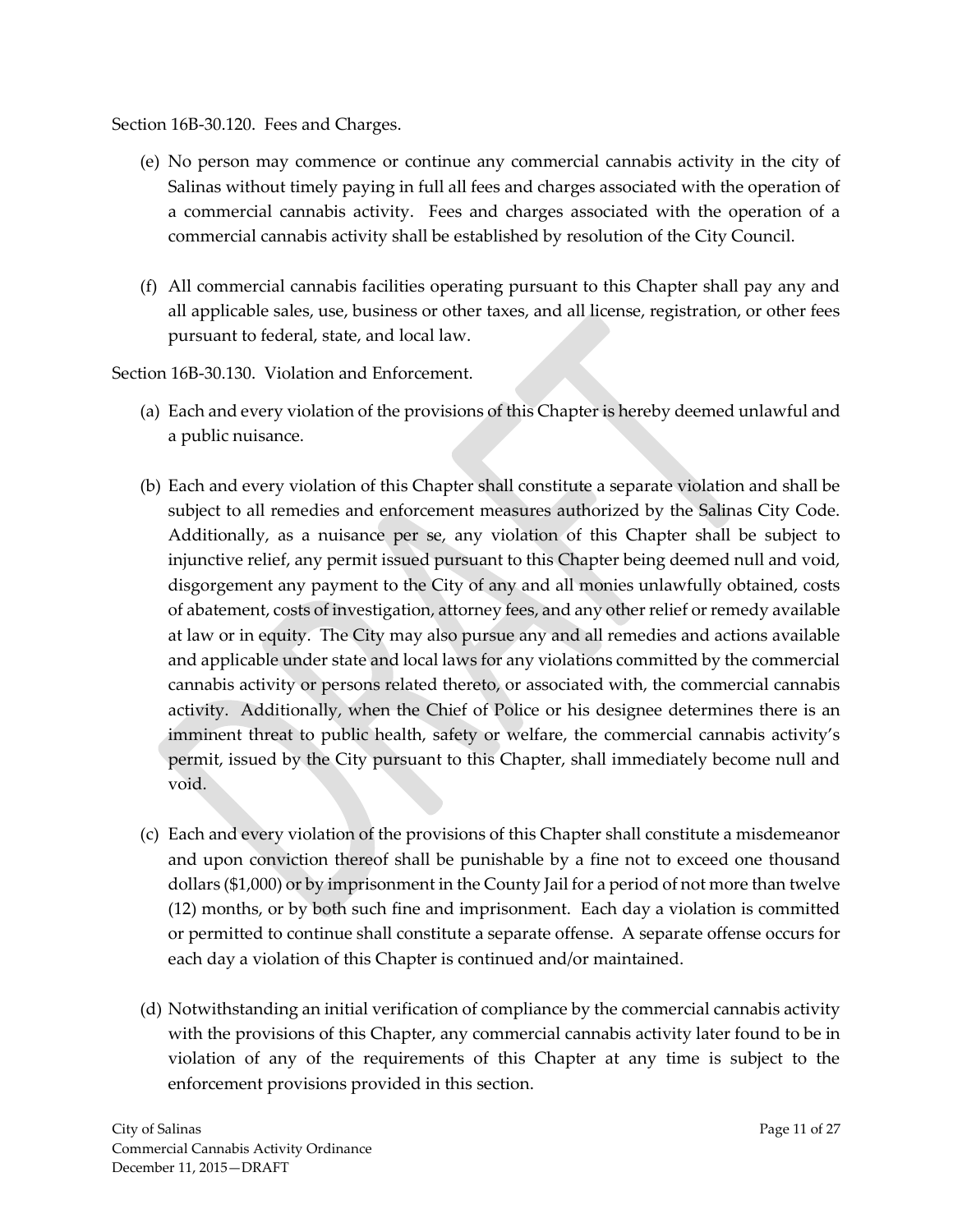(e) The remedies provided herein are not to be construed as exclusive remedies and in the event of a violation the City may pursue any proceedings or remedies otherwise provided by law.

Section 16B-30.140. Limitations on City's Liability. To the fullest extent permitted by law, the City shall not assume any liability whatsoever with respect to having issued a permit pursuant to this Chapter or otherwise approving the operation of any commercial cannabis activity pursuant to this Chapter. As a condition of approval of any permit issued pursuant to this Chapter, the person to which a permit is issued shall be required to meet all of the following conditions:

- 1. Execute an agreement indemnifying, defending (at its sole cost and expense), and holding the City and its officers, employees, representatives, and agents harmless from any and all claims, losses, damages, injuries or liabilities associated with the permitting or approving the operation of a commercial cannabis activity or the operation thereof or associated with the commercial cannabis activity or its members' violation of any federal, state or local laws.
- 2. Maintain insurance at coverages, limits, and with conditions thereon determined necessary by the City Attorney.
- 3. Reimburse the City for any and all costs and expenses, including attorney fees and costs and court costs that the City may be required to pay as a result of any legal challenge related to the City's approval of a permit pursuant to this Chapter or the City's approval of the operation of a commercial cannabis activity. The City may, at its sole discretion, participate at its own expense in the defense of any such action, but such participation shall not relieve the obligations imposed under this section.

Section 16B-30.150. Application Procedures and Application Requirements; Permittee Selection Process; Criteria for Review; Renewal, Suspension or Revocation of a Permit; Appeals. In addition to those requirements set forth in this section and elsewhere in this Chapter, the City Council shall by resolution or ordinance adopt such forms, fees, and procedures as are necessary to implement this Chapter with respect to the initial selection, future selection, investigation process, renewal, revocation, and suspension of commercial cannabis business permits and appeals for the revocation or suspension of a permit.

- (a) At a minimum, the application shall contain the following requirements:
	- a. The full name, date of birth, social security number, and present address and telephone number of all persons and entities responsible for the operation of the commercial cannabis business including managers, corporate officers, investors, any individual with an ownership interest, any member of a board of directors, any general or limited partner, and/or any member of a decision-making body for the commercial cannabis business.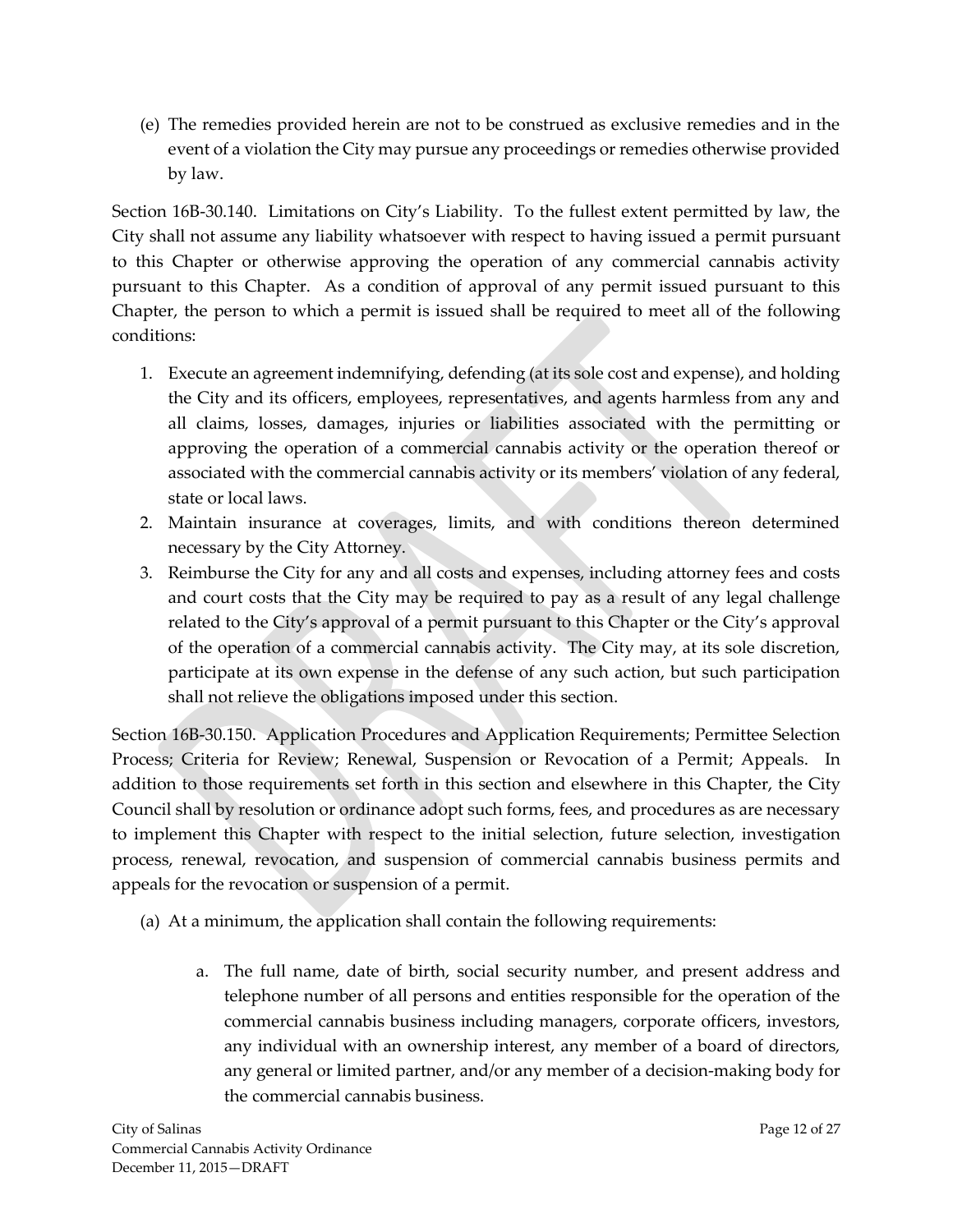- b. The address to which correspondence from the City is to be sent.
- c. The names and addresses of all businesses operated by and the employment of the applicant(s) for the five (5) years immediately preceding the date of the application.
- d. Any litigation in which the applicant(s) has been involved within the five (5) years immediately preceding the date of the application and a statement of whether the authorization for any such operation has been investigated, revoked or suspended within the five (5) years immediately preceding the date of the application.
- e. A copy of the owner and manager's medical cannabis identification card, until the requirements of a collective are no longer required by State law.
- f. The approximate number of licensed patients, primary caregivers, and/or qualified patients whom will be served by the commercial cannabis business.
- g. The address of any commercial cannabis business currently being operated by the applicant(s), or any of them, or which have been previously operated by them
- h. The supply sources for all cannabis and cannabis products sold at the commercial cannabis business. Product supply chain including the site(s) where cultivation occurs, the product is processed or manufactured, any required testing of cannabis or cannabis products, transportation, and packaging and labelling criteria.
- i. The names and telephone numbers of the person(s) to be regularly engaged in the operation of the proposed commercial cannabis business, whether an employee, volunteer or contractor. The application shall also have the names and telephone numbers of those persons having management and supervisory responsibilities for the proposed commercial cannabis business.
- j. Odor control devices and techniques to prevent odors from marijuana from being detectable off-site.
- k. Procedures for identifying, managing, and disposing of contaminated, adulterated, deteriorated or excess medical cannabis product.
- l. Procedures for inventory control to prevent diversion of cannabis and cannabis product, employee screening, storage of cannabis and cannabis product, personnel policies, and record-keeping procedures.
- m. A detail of the procedures to be utilized at the facility including a description of how chemicals and fertilizers will be stored, handled, used and disposed of; manufacturing methods, the transportation process, inventory procedures, and quality control procedures.
- n. Until the implementation of the MMRSA, evidence that the person operating the commercial cannabis business is organized as a bona fide not for profit corporation, affiliation, association, or licensee of persons comprised exclusively and entirely of qualified patients and the primary caregivers of those patients in strict accordance with the Compassionate Use Act of 1996, the Medical Marijuana Program Act, and the 2008 Attorney General Guidelines.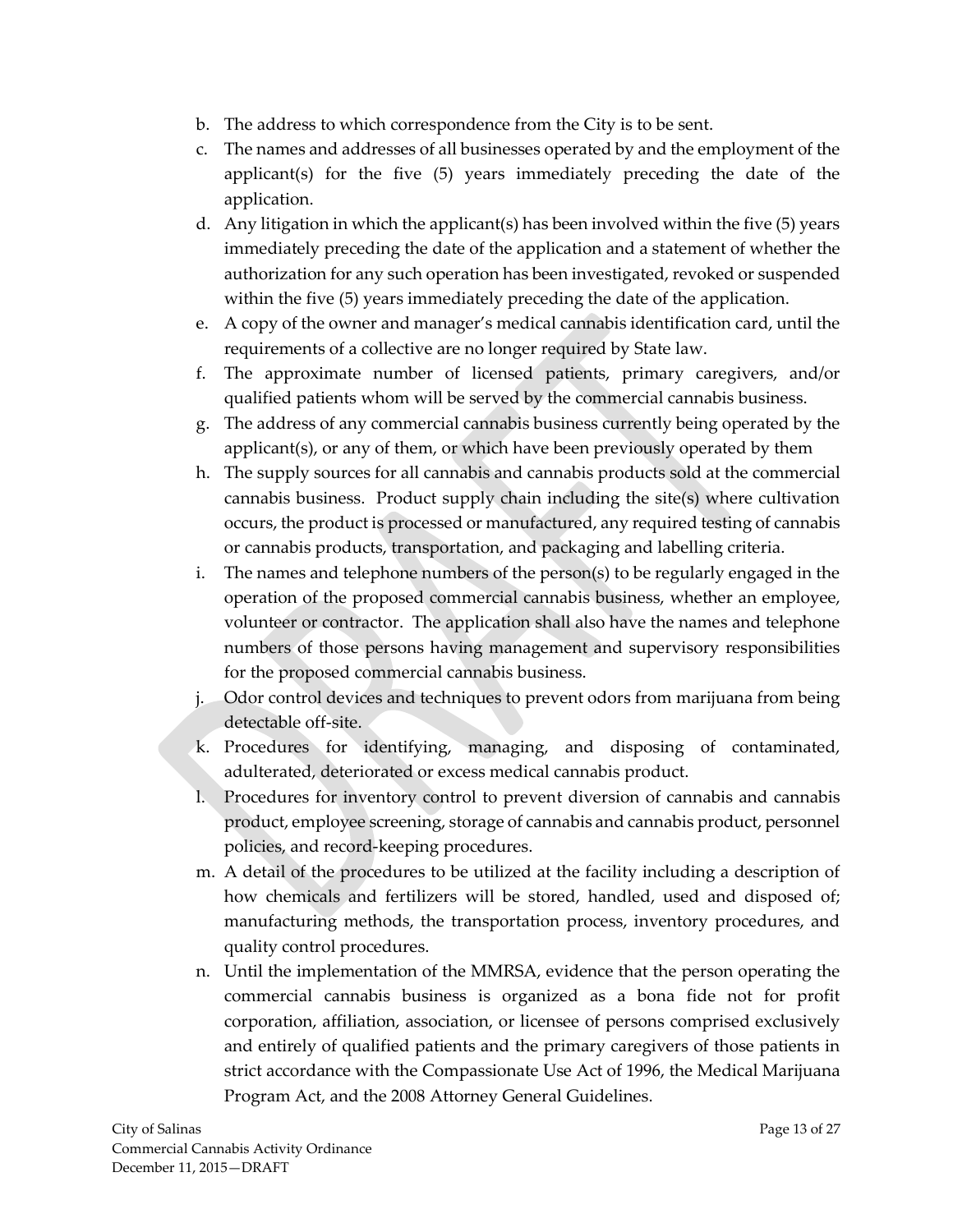- o. A site plan and floor plan of the commercial cannabis business denoting the layout of all areas of the commercial cannabis business including storage, cultivation, manufacturing, testing, distributing, reception/waiting, dispensing, and all ancillary support spaces, and the relationship of the facility to adjacent properties and land uses.
- p. Size, height, colors, and design of any proposed signage at the site.
- q. An operations and security plan.
- r. Standard operating procedures detailing how operations will comply with state and local regulations, how safety and quality of products will be ensured, recordkeeping procedures for financing, testing, and adverse effect recording, and product recall procedures.
- s. Proposed hours of operation.
- t. Waste disposal information.
- u. Medical recommendation verification and youth access restriction procedures.
- v. A statement in writing by the applicant that he or she certifies under penalty of perjury that all the information contained in the application is true and correct.
- (b) No person who has been convicted of a felony within the past ten (10) years may be engaged (actively or passively) in the operation of any commercial cannabis business. A conviction within the meaning of this sections means a plea or verdict of guilty or a conviction following a plea of nolo contendere.
- (c) The Chief of Police or his designee shall review each application to determine whether it contains all of the required information. If the application does not contain all of the required information, it shall be returned to the applicant for completion. The Chief of Police or his designee shall endeavor to conclude their review within ninety (90) days of the filing of the application. If additional time is necessary, the Chief of Police or his designee will advise the applicant of an estimated review time.
- (d) The Chief of Police or his designee shall have the authority to either grant or deny the application for a permit. Notwithstanding what is otherwise provided in this Chapter, the Chief of Police and his designees, when approving a permit, may place any additional limitations and conditions on the operation of a commercial cannabis business as he or she deems necessary, consistent with the public interest and with this Chapter.
- (e) When an application is denied, the Chief of Police or his designee shall prepare a file a statement of decision giving the reasons for the denial and the findings of fact upon which the decision is based. Any person denied a permit shall have the right to appeal such denial to the City Council in accordance with the procedures set forth in this Chapter or in any subsequent resolution or regulation promulgated hereunder.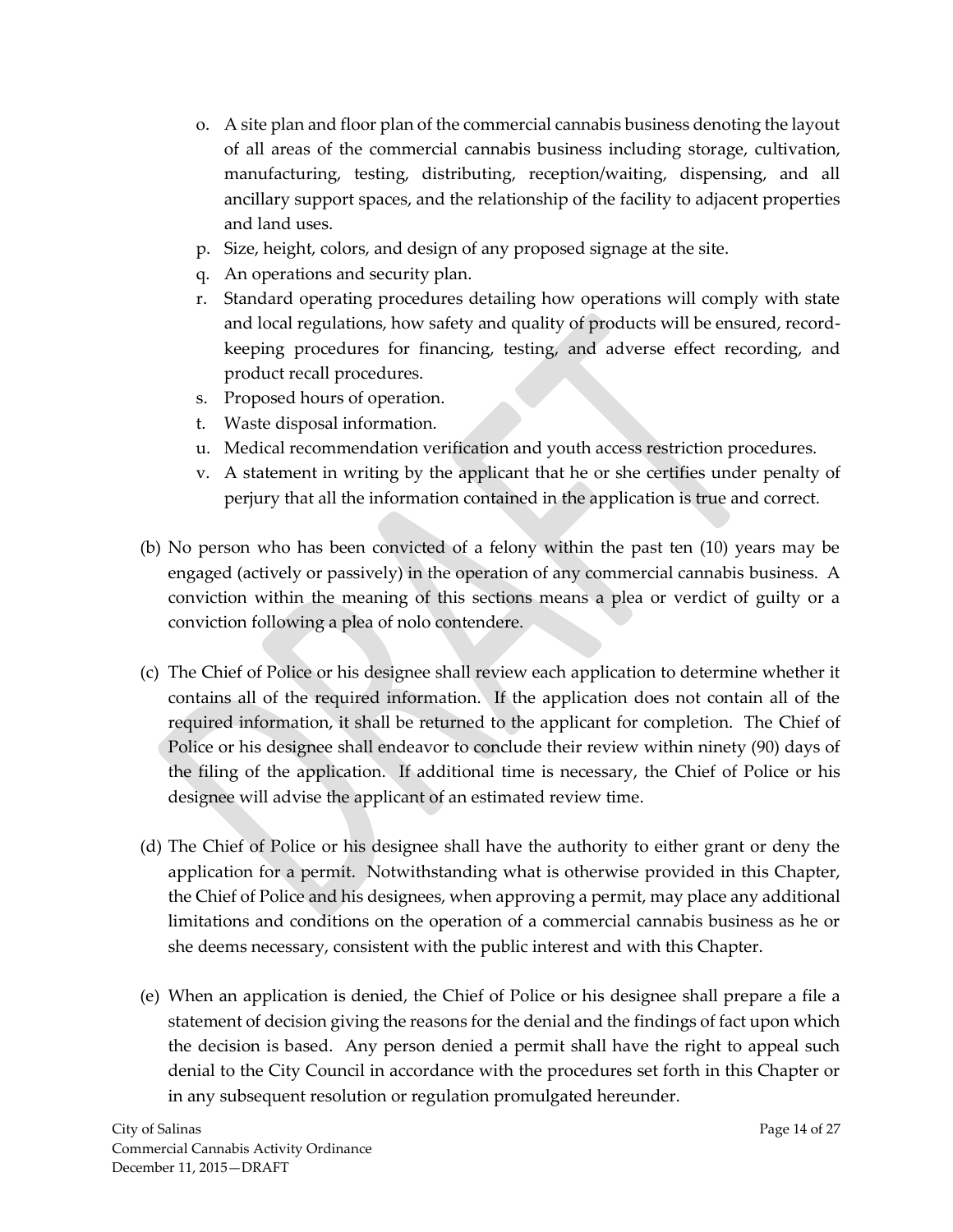- (f) In addition to whatever additional findings may be required by the City Council and established by resolution or ordinance, an application for a permit pursuant to this Chapter may be denied upon making any of the following findings:
	- (1) The applicant made one or more false or misleading statements or omissions on the registration application or during the application process.
	- (2) The commercial cannabis business is not organized in strict compliance with all applicable laws and regulations.
	- (3) The applicant is not a primary caregiver or qualified patient or the legal representative of the commercial cannabis business.
	- (4) The applicant fails to meet the requirements of this Chapter or any regulation adopted pursuant to this Chapter.
	- (5) The operation of the proposed commercial cannabis business at the proposed location is prohibited by any federal, state or local law or regulation.
	- (6) Any person who is listed on the application has been convicted of a felony within the past ten (10) years. A conviction within the meaning of this section means a plea or a guilty verdict or a conviction following a plea of nolo contendere.
	- (7) Any person who is listed on the application is a licensed physician making patient recommendations for medical cannabis pursuant to State law.
	- (8) The applicant or the operator listed in the application is less than eighteen (18) years of age.
- 2. Whenever an appeal is provided for in this Chapter, such appeal shall be filed and conducted as prescribed in this subsection.
	- (1) Within ten (10) calendar days after the date of any denial of an application or the suspension or the revocation of a permit by the Chief of Police or his designee, an aggrieved party may appeal such action by filing with the City Clerk a written appeal setting forth the reasons why such denial, suspension or revocation is not proper.
	- (2) Upon receipt of such written appeal, the City Clerk shall set the matter for a hearing before the City Council. The hearing shall be conducted pursuant to the procedures set forth by the City and shall be held within a reasonable time after the date of filing the appeal with the City, but in no event later than ninety (90) days from the date of such filing. At least ten (10) days prior to the date of the hearing on the appeal, the City shall notify the appellant of the time and the place of the hearing. At such hearing, the Chief of Police or his designee and the appellant may present any information they deem relevant to the decision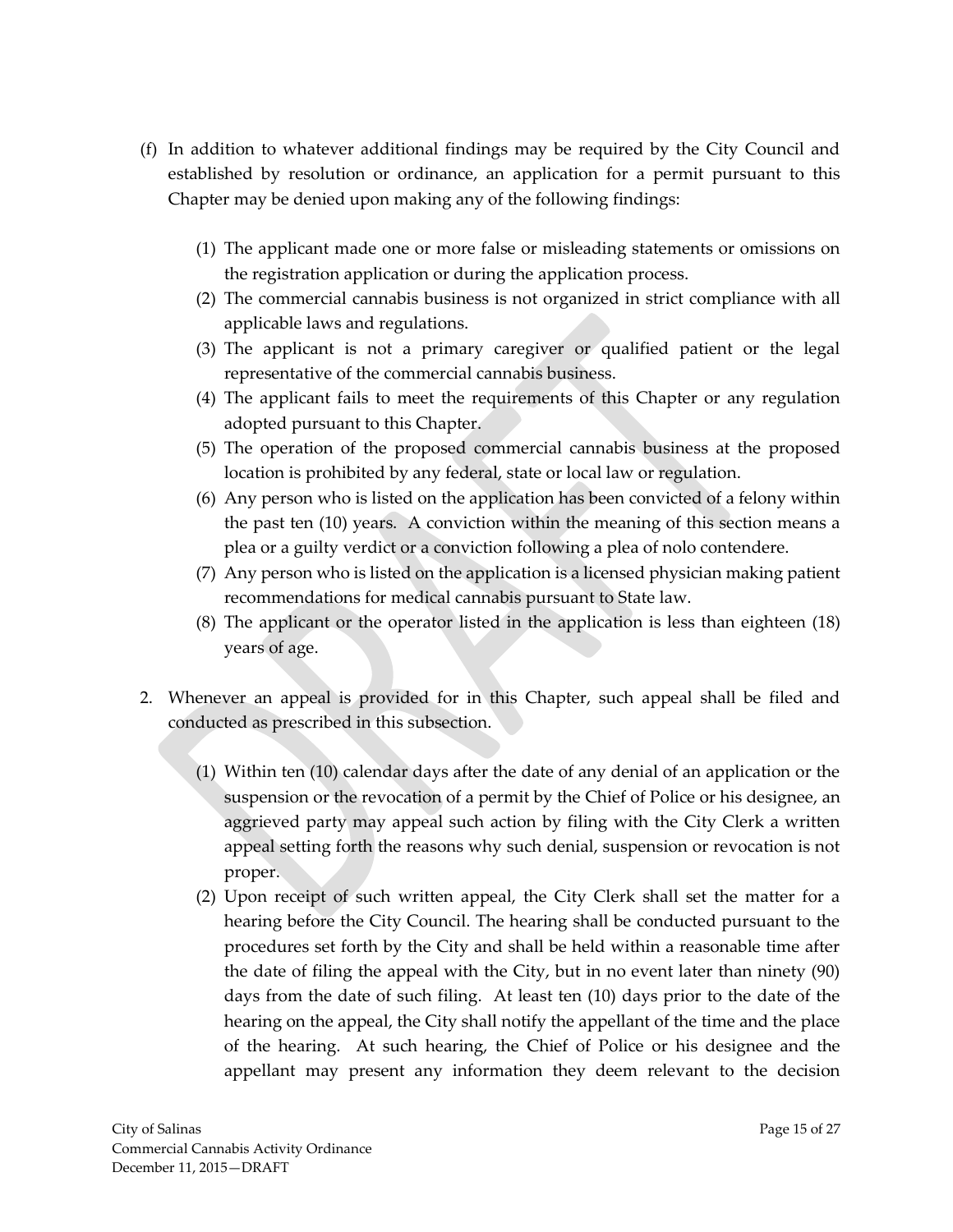appealed. The formal rules of evidence and procedure applicable in a court of law shall not apply to such hearing.

(3) At the conclusion of the hearing, the City Council may affirm, reverse or modify the decision appealed. The decision of the City Council shall be the City's final decision in this regard and shall be dispositive of the matter.

Section 16B-30.160. Records and Reporting.

- (a) Subject to the Health Insurance Portability and Accountability Act (HIPPA) regulations, each commercial cannabis business shall allow City officials to have access to the commercial cannabis business's books, records, accounts, and any and all data relevant to its permitted activities for the purpose of conducting an audit or examination. Books, records, accounts, and any and all relevant data will be produced no later than twentyfour (24) hours after receipt of the City's request.
- (b) All commercial cannabis businesses shall maintain an inventory control and reporting system that accurately documents the present location, amounts, and descriptions of all cannabis and cannabis products for all stages of the growing and production or manufacturing process until purchase by or distribution to a qualified patient or primary caregiver.
- (c) All records required by this Chapter shall be maintained by the commercial cannabis business for a period of not less than three (3) years and shall otherwise keep accurate records of all commercial cannabis business activity and provide such records for inspection consistent with California Business and Professions Code section 19327 and any additional rules promulgated by the licensing authority pursuant to that section or the City Council by resolution or ordinance.

Section 16B-30.170. Prohibition on Transfer of Permits.

- (a) No person shall operate a commercial cannabis business under a permit issued pursuant to this Chapter at any place or location other than that identified on the permit.
- (b) No person shall transfer ownership or control of a commercial cannabis business or transfer a permit issued pursuant to this Chapter unless and until that person first obtains the consent of the Chief of Police or his designee and the proposed transferee submits all required application materials and pays all applicable fees and charges and independently meets the requirements of this Chapter such as to be entitled to the issuance of an original permit pursuant to this Chapter.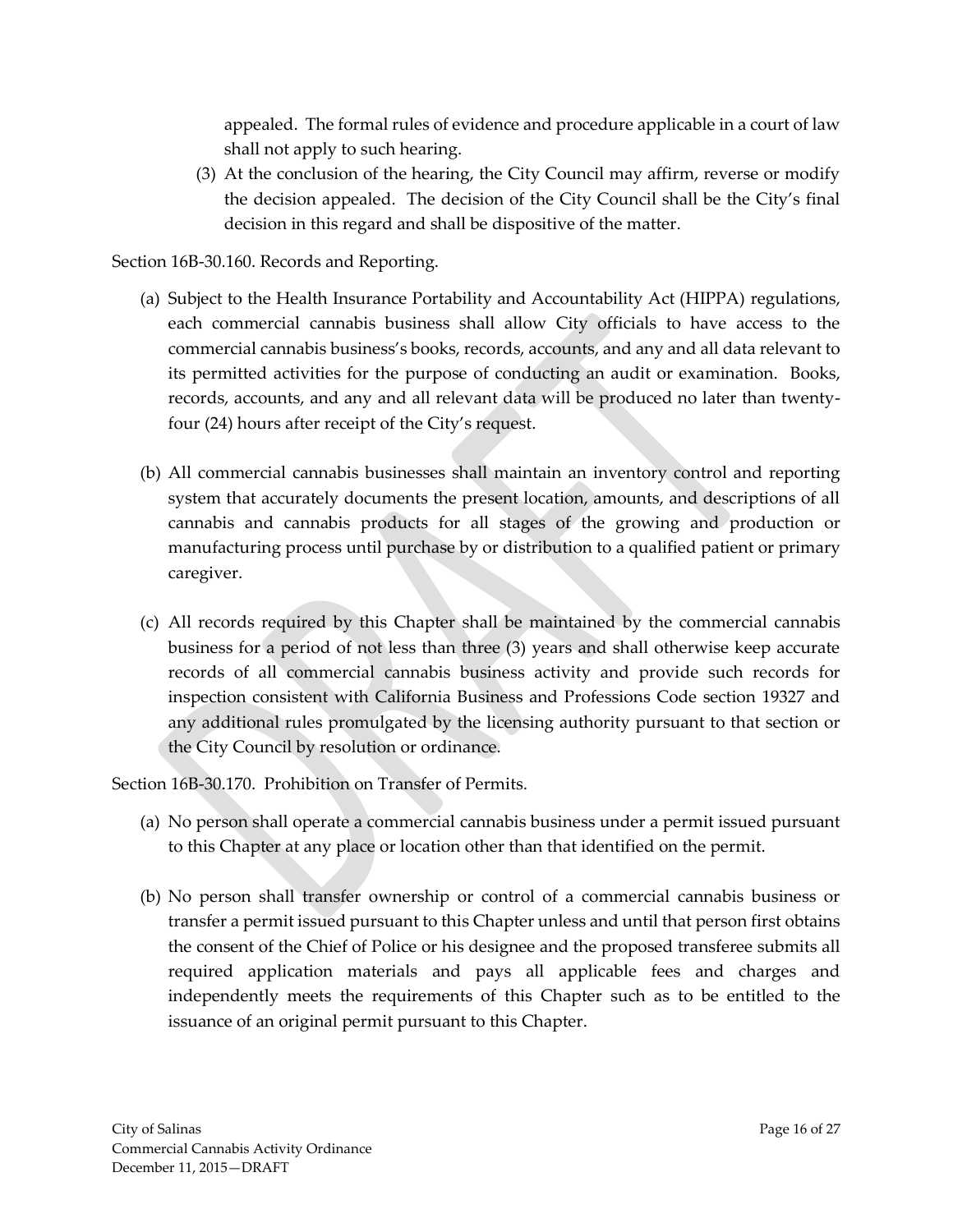(c) Any attempt to transfer or any transfer of a permit issued pursuant to this Chapter is hereby declared void and the permit deemed immediately revoked and no longer of any force or effect.

Section 16B-30.180. Packaging and Labelling. Prior to the sale or the delivery of any cannabis or cannabis product the same shall be labelled and in a tamper-evident packaging. Labels and packages shall at least meet the following minimum requirements:

- (a) Packages and labels shall not be made to be attractive to children.
- (b) Product labels shall include the following information displayed in a clear and legible font:
	- (4) Manufacture date and source.
	- (5) The statement "SCHEDULE I CONTROLLED SUBSTANCE"
	- (6) The statement "KEEP OUT OF REACH OF CHILDREN AND ANIMALS" in bold type face.
	- (7) The statement "FOR MEDICAL USE ONLY"
	- (8) The statement "THE INTOXICATING EFFECTS OF THIS PRODUCT MAY BE DELAYED BY UP TO TWO HOURS"
	- (9) The statement "THIS PRODUCT MAY IMPAIR THE ABILITY TO DRIVE OR OPERATE MACHINERY. PLEASE USE EXTREME CAUTION"
- (b) For packages containing only dried flowers, the net weight of cannabis in the package.
- (c) A warning if nuts or other known allergens are used.
- (d) List of pharmacologically active ingredients including, but not limited to, tetrahydrocannabinol (THC), cannabidiol (CBD), and other cannabinoid content, the THC and other cannabinoid amount in milligrams per serving, servings per package, and the THC and other cannabinoid amount in milligrams for the package total.
- (e) Clear indication, in bold typeface, that the product contains cannabis.
- (f) Identification of the source and date of cultivation and manufacture.
- (g) Only generic food names may be used to describe edible cannabis products.
- (h) Any other requirement set by resolution of the City Council or by the State of California or any of its departments or divisions.

Section 16B-30.190. Operating Requirements. In addition to those operating requirements specifically set forth elsewhere in this Chapter and except as may otherwise be expressly set forth in this Chapter, the following operating requirements shall apply to all commercial cannabis businesses operating in the city of Salinas.

(a) Hours of Operation. Commercial cannabis businesses may operate only between the hours of 8:00 A.M. and 7:00 P.M. Monday through Friday, excluding holidays.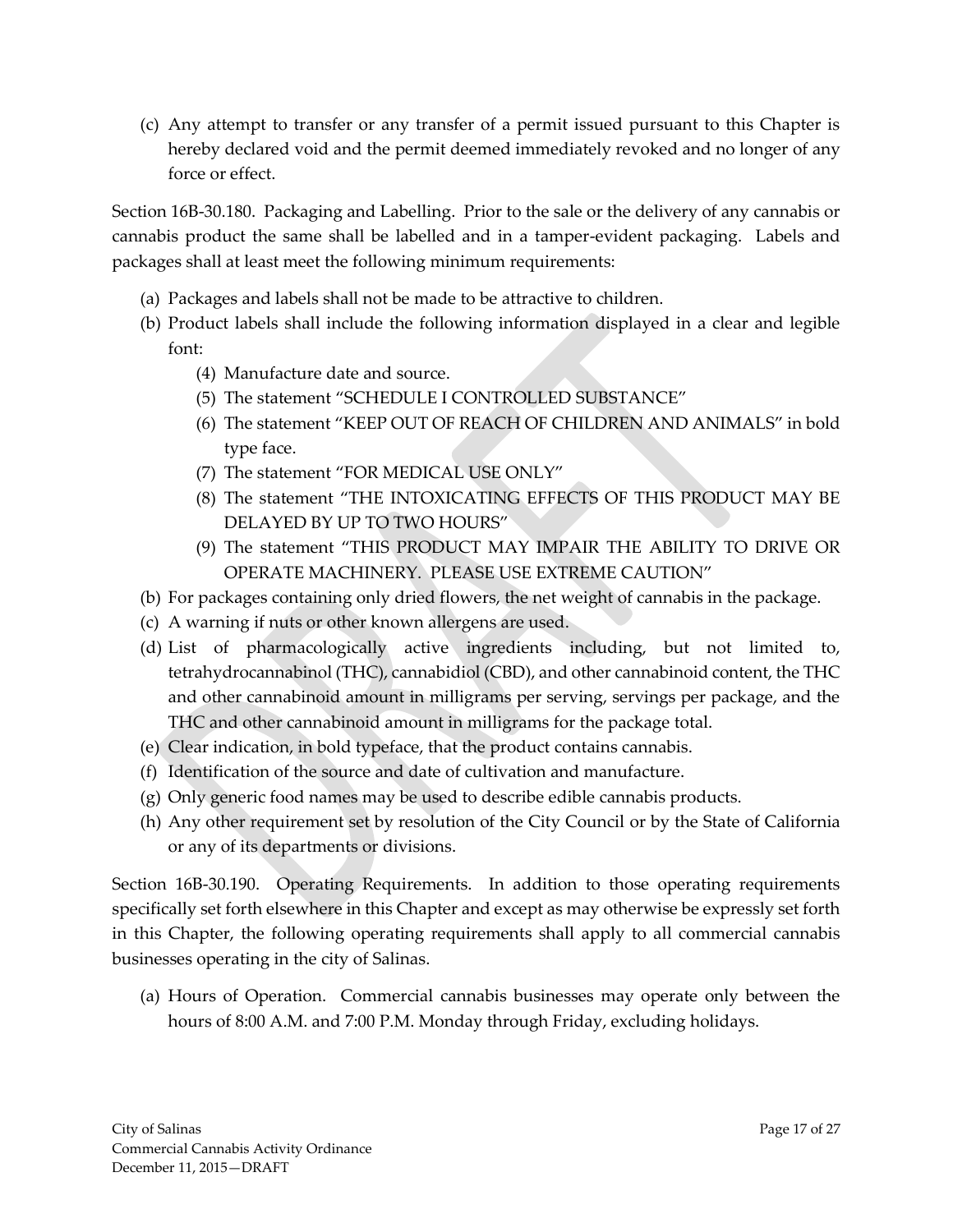- (b) Restriction on Consumption. Cannabis shall not be consumed on the premises of any commercial cannabis businesses or elsewhere in the city of Salinas other than within private residences.
- (c) No cannabis or cannabis products or graphics depicting cannabis or cannabis products shall be visible from the exterior of the property.
- (d) Reporting and Tracking of Product and of Gross Sales. Each commercial cannabis business shall have in place a point-of-sale tracking system (MJFreeway™ GramTracker™, for example) to track and to report on all aspects of the commercial cannabis business including, but not limited to, such matters as cannabis tracking, inventory data, and gross sales (by weight and by sale) and shall ensure that such information is compatible with the City's record-keeping systems. The system must have the capability to produce historical transactional data for review by the City.
- (e) All cannabis and cannabis products sold, distributed or manufactured shall be cultivated, manufactured, and transported by licensed facilities that maintain operations in full conformance with the State and local regulations.
- (f) There shall not be a physician located in or around any commercial cannabis business at any time for the purpose of evaluating patients for the issuance of a medical marijuana prescription or card.
- (g) Prior to dispensing cannabis or cannabis products to any person, the commercial cannabis business shall obtain verification from the recommending physician that the person requesting cannabis or cannabis products is a qualified patient.
- (h) Emergency Contact. Each commercial cannabis business shall provide the Chief of Police with the name, telephone number (mobile preferred, if available) of an on-site employee or owner to whom notice can be provided.
- (i) Signage and Notices.
	- (1) In addition to the requirements otherwise set forth in this section, business identification signage for a commercial cannabis business shall conform to the requirements of the Salinas Municipal Code.
	- (2) Business identification signage shall be limited to that needed for identification only and shall not contain any logos or information that identifies, advertises, or lists the services or the products offered. No commercial cannabis business shall advertise by having a person holding a sign and advertising the business to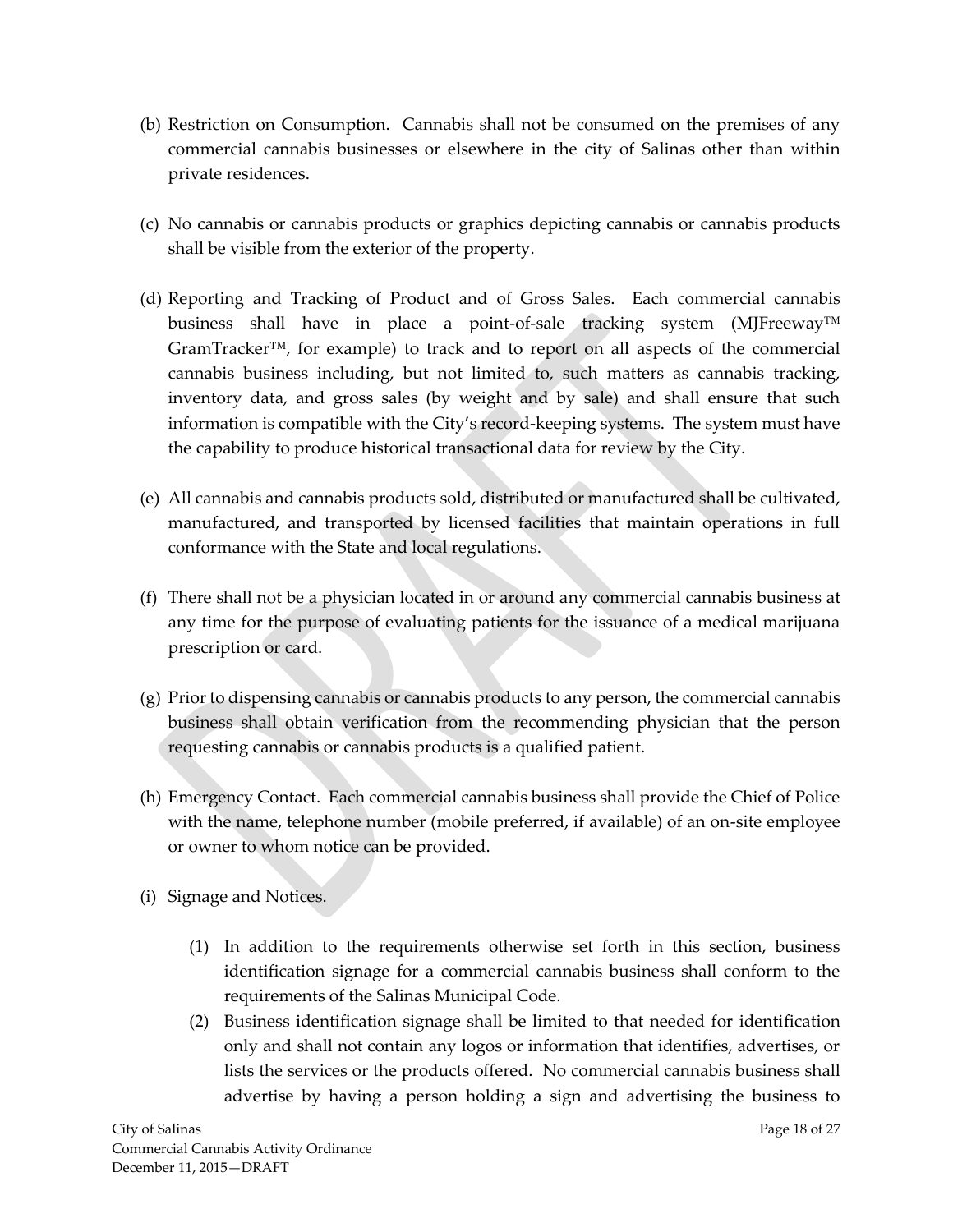passersby, whether such person is on the premises of the commercial cannabis business or elsewhere including, but not limited to, the public right-of-way.

- (3) No signs placed on the premises of a commercial cannabis business shall obstruct any entrance or exit to the building or any window.
- (4) Each entrance to a commercial cannabis business shall be visibly posted with a clear and legible notice indicating that smoking, ingesting, or otherwise consuming cannabis on the premises or in the areas adjacent to the commercial cannabis business.
- (5) Signage shall not be directly illuminated.
- (j) Minors.
	- (6) Persons under the age of eighteen (18) years shall not be allowed on the premises of a commercial cannabis business and shall not be allowed to serve as a driver for a mobile delivery service unless such person is a qualified patient or a primary caregiver and they are in the presence of their parent or guardian.
	- (7) It shall be unlawful and a violation of this Chapter for any person to employ any other person at a commercial cannabis business who is not at least eighteen (18) years of age.
	- (8) The entrance to the commercial cannabis business shall be clearly and legibly posted with a notice that no person under the age of eighteen (18) years of age is permitted to enter upon the premises of the commercial cannabis business unless they are a qualified patient or a primary caregiver and they are in the presence of their parent or guardian.
- (k) Product Storage. All cannabis and cannabis products shall be stored in a secured and locked safe room, safe or vault, and in a manner to prevent diversion, theft, and loss, except for limited amounts of cannabis used for display purposes, samples or immediate sale.
- (l) Odor Control. Odor control devices and techniques shall be incorporated in all commercial cannabis businesses to ensure that odors from marijuana are not detectable off-site.
- (m)Display of Permit and City Business License. The original copy of the permit issued by the City pursuant to this Chapter and the business license issued by the City pursuant to the Salinas Municipal Code shall be posted inside the commercial cannabis business in a location readily-visible to the public.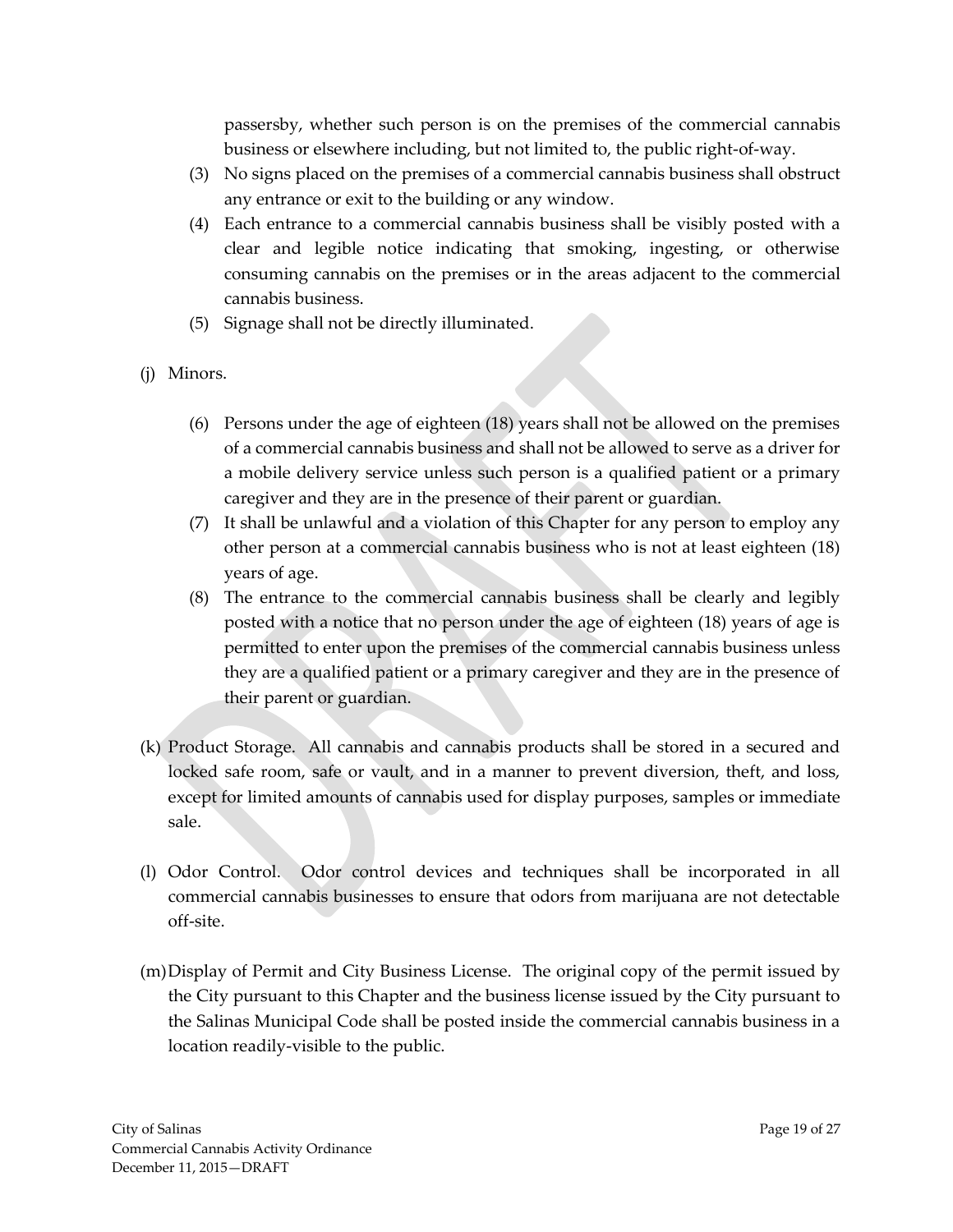- (n) Background Check. Every person listed as an owner, manager, supervisor or employee of the commercial cannabis business must submit fingerprints and other information deemed necessary by the Chief of Police or his designee for a background check by the Salinas Police Department. No person shall be issued a permit to operate a commercial cannabis business unless they have first cleared the background check, as determined by the Chief of Police, as required by this section. A fee for the cost of the background investigation, which shall be the actual cost to the City to conduct the background investigation as its deems necessary and appropriate, shall be paid at the time the application for a permit is submitted. The applicant(s) shall provide an initial deposit in an amount the Chief of Police or his designee estimates will cover the cost of the background investigation, which shall be used and drawn upon as a retainer to cover the actual costs of such investigation. If this amount is not sufficient, the applicant shall provide additional amounts that are necessary and if the applicant is unable to provide the additional amounts necessary to complete the investigation, the investigation shall cease and shall not continue until such additional amounts are paid. Upon completion of the investigation or in the event the applicant withdraws their application, any unused amount will be refunded to the applicant within thirty (30) days.
- (o) Loitering. The owner and/or operator of a commercial cannabis business shall prohibit loitering by persons outside the facility both on the premises and within fifty (50) feet of the premises.
- (p) Permits and other Approvals. Prior to the establishment of any commercial cannabis business or the operation of any such business, the person intending to establish a commercial cannabis business must first obtain all applicable planning, zoning, building, and other applicable permits from the relevant governmental agency which may be applicable to the zoning district in which such commercial cannabis business intends to establish and to operate.
- (q) So long as SB 420 is in effect, and until implementation of the MMRSA, members of the applicant authorized to possess cannabis shall sign an agreement with the commercial cannabis business which states that members shall not distribute cannabis or cannabis products to non-members or in violation of the "Memorandum for all United States Attorneys," issued by the United States Department of Justice, from James M. Cole, Deputy Attorney General.
- (r) So long as SB 420 is in effect and until implementation of the MMRSA, all commercial cannabis businesses shall terminate the membership of any member violating any of the provisions of this Chapter.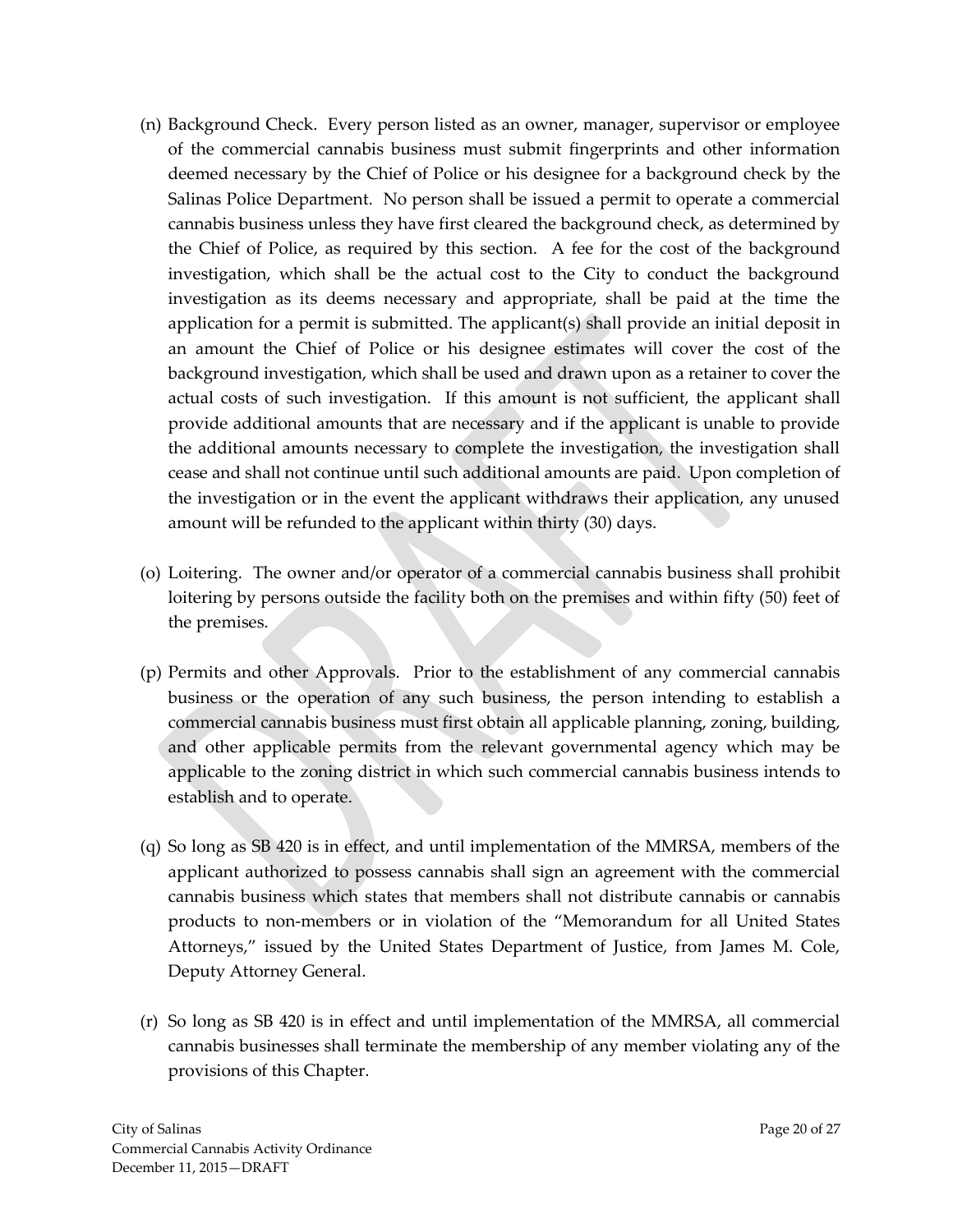### **Article 4. Dispensaries.**

Section 16B-40.10. Limitation on the Number of Dispensaries; Review and Report of Findings.

- (a) No more than three (3) dispensaries may operate within the city of Salinas at any one time and no more than three (3) permits shall be issued by the City for dispensaries to operate within the city of Salinas.
- (b) For the first twelve (12) months following the effective date of this Chapter, only one (1) dispensary may operate within the city of Salinas and during the first twelve (12) months following the effective date of this Chapter no more than one (1) permit shall be issued by the City for a dispensary to operate within the city of Salinas.
	- (1) At the six-month anniversary and the twelve-month anniversary of the City's issuance of the initial permit pursuant to this subsection (or as soon thereafter as the matter may be heard) the City Attorney, the Chief of Police, and the Community Development Director shall report to the City Council a report of findings on the operation of the dispensary permitted pursuant to this section and shall make a recommendation whether the dispensary should be permitted to continue in operation for the remaining six (6) months of the initial term (in addition to whatever other recommendations may be made) and whether the City should renew the permit for an additional twelve (12) month period and issue additional permits for additional dispensaries (for a total of no more than three (3) dispensaries. At the twelve-month review, the City Council may authorize the issuance of additional permits for dispensaries.
- (c) Verify the age and all necessary documentation of each customer to ensure the customer is not under the age of eighteen (18) years and that the potential customer has a valid doctor's recommendation. Doctor recommendations are not to be provided at the dispensary.
- (d) Entrance into the dispensary shall be locked at all times with entry strictly controlled. A "buzz-in" electronic/mechanical entry system shall be utilized to limit access to and entry to the dispensary.
- (e) Uniformed security personnel shall be employed to monitor site activity, control loitering and site access, and to serve as a visual deterrent to unlawful activities.
- (f) Dispensaries may have on-site only that quantity of cannabis and cannabis products anticipated to meet the daily demand readily available for sale.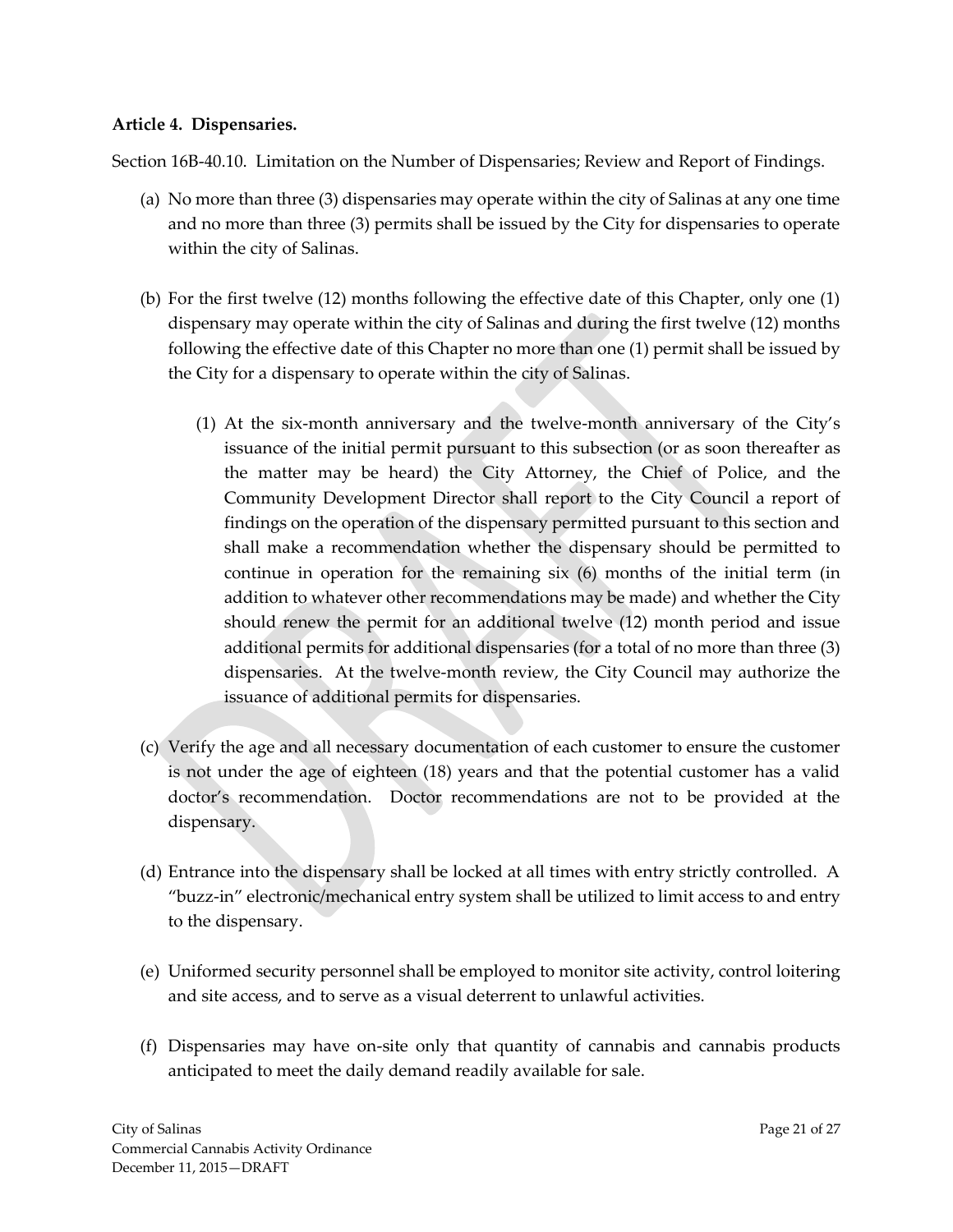(g) All restroom facilities shall remain locked and under the control of management.

# **Article 5. Cultivation Facilities.**

Section 16B-50.10. Limitation on the Number Cultivation Facilities.

- (a) No more than three (3) cultivation facilities may operate within the city of Salinas at any one time and no more than three (3) permits shall be issued by the City for cultivation facilities to operate within the city of Salinas.
- (b) For the first twelve (12) months following the effective date of this Chapter, only one (1) cultivation facility may operate within the city of Salinas and during the first twelve (12) months following the effective date of this Chapter no more than one (1) permit shall be issued by the City for a cultivation facility to operate within the city of Salinas.
	- 1. At the six-month anniversary and the twelve-month anniversary of the City's issuance of the initial permit pursuant to this subsection (or as soon thereafter as the matter may be heard) the City Attorney, the Chief of Police, and the Community Development Director shall report to the City Council a report of findings on the operation of the cultivation facility permitted pursuant to this section and shall make a recommendation whether the cultivation facility should be permitted to continue in operation for the remaining six (6) months of the initial term (in addition to whatever other recommendations may be made) and whether the City should renew the permit for an additional twelve (12) month period and issue additional permits for additional cultivation facilities (for a total of no more than three (3) cultivation facilities. At the twelve-month review, the City Council may authorize the issuance of additional permits for cultivation facilities.

Section 16B-50.20. Operating Requirements.

- (a) Outdoor Cultivation Prohibited. Except for the personal cultivation of a qualified patient or qualified caregiver for personal use, all cultivation of cannabis must occur indoors. All outdoor cultivation is prohibited.
- (b) In no case shall cannabis plants be visible from a public or private road, sidewalk, park or any common public viewing area.
- (c) Association with Dispensaries. Except for personal cultivation of a qualified patient or qualified caregiver for personal use, all cultivation of cannabis must occur within the same site or upon the same premises as a dispensary permitted pursuant to this section. A dispensary may have only one cultivation site upon which cannabis is cultivated, produced, stored, harvested, manufactured, or packaged, and each of the dispensary and the cultivation site must be separately permitted pursuant to this Chapter.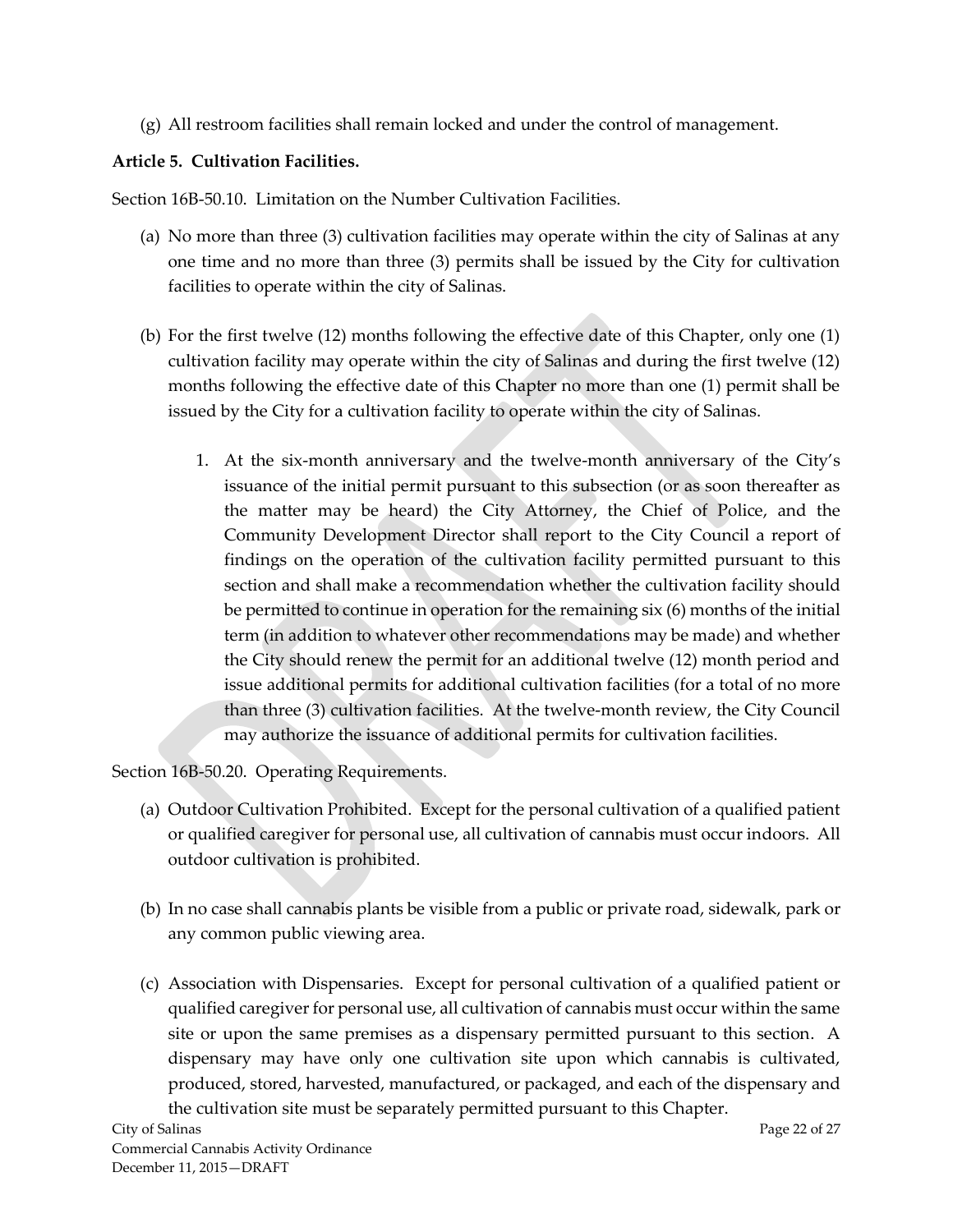- (d) So long as SB420 is in effect, or until full implementation of the MMRSA, no commercial cannabis business shall allow more medical cannabis plants or plants per member of a commercial cannabis business than the amounts permitted pursuant to State law, to be cultivated at the commercial cannabis business premises.
- (e) Cannabis cultivation shall be conducted in accordance with state and local laws related to land conversion, grading, electricity, water usage, water quality, woodland and riparian habitat protection, agricultural discharges, and similar matters.
- (f) Pesticides and fertilizers shall be properly labeled and stored to avoid contamination through erosion, leakage or inadvertent damage from pests, rodents or other wildlife.
- (g) In no case shall any hazardous, flammable or explosive substances be used to process or manufacture cannabis products on site.
- (h) The cultivation of cannabis shall at all times be operated in such a way as to ensure the health, safety, and welfare of the public, the employees working at the commercial cannabis business, visitors to the area, neighboring properties, and the end users of the cannabis being cultivated, to protect the environment from harm to streams, fish, and wildlife; to ensure the security of the cannabis being cultivated; and to safeguard against the diversion of cannabis for non-medical purposes.
- (i) All applicants for a cannabis cultivation permit shall submit the following in addition to the information generally otherwise required for a commercial cannabis business:
	- (1) A cultivation and operations plan that meets or exceeds minimum legal standards for water usage, conservation and use; drainage, runoff, and erosion control; watershed and habitat protection; and proper storage of fertilizers, pesticides, and other regulated products to be used on the parcel, and a description of the cultivation activities (indoor, mixed-light) and schedule of activities during each month of growing and harvesting, or explanation of growth cycles and anticipated harvesting schedules for all-season harvesting (indoor, mixed-light).
	- (2) A description of a legal water source, irrigation plan, and projected water use
	- (3) Identification of the source of electrical power and plan for compliance with applicable Building Codes and related codes.
	- (4) Plan for addressing odor and other public nuisances which may derive from the cultivation site.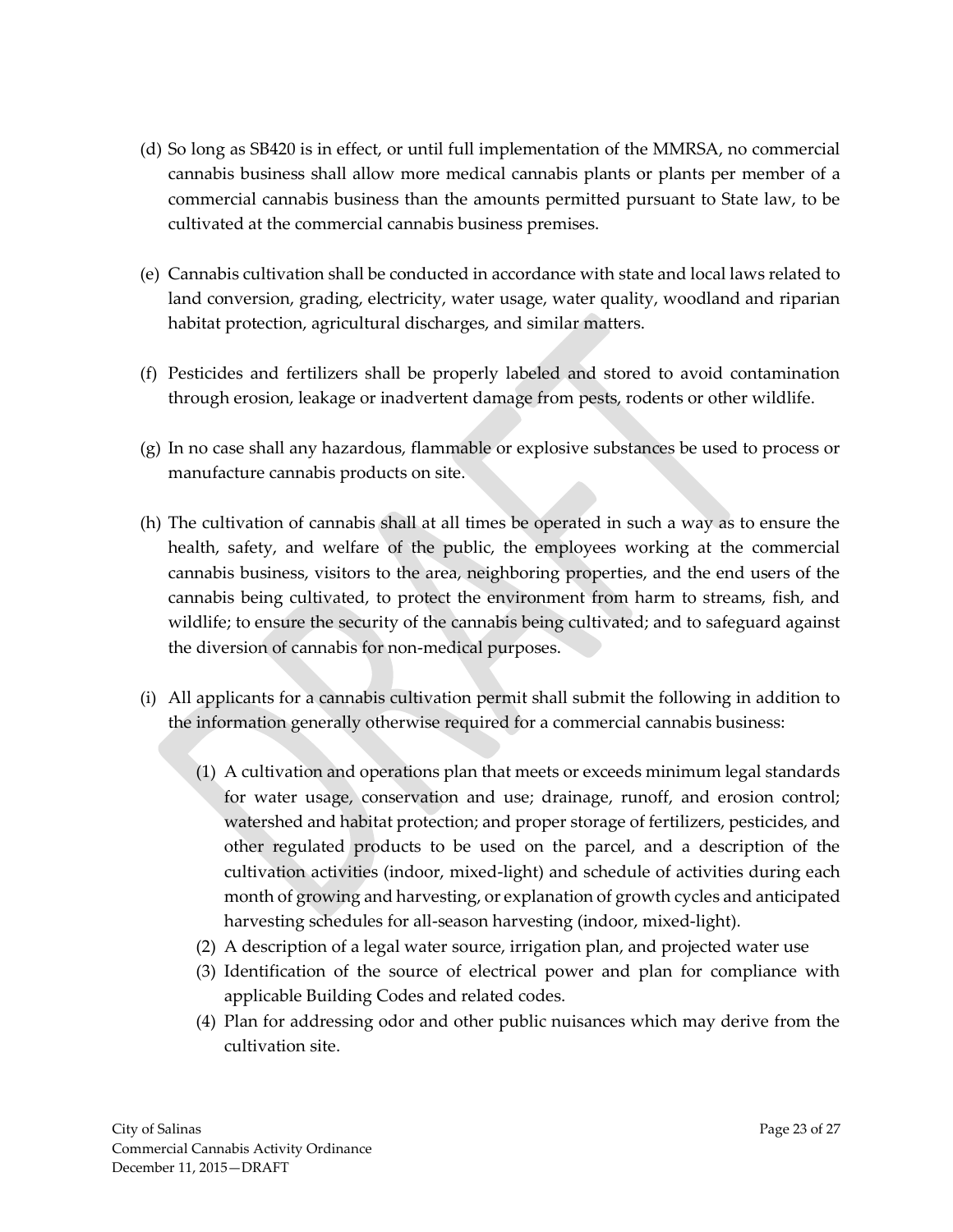## **Article 6. Delivery Services.**

Section 16B-60.10. Permitted; Association with Dispensaries. Mobile delivery of cannabis shall be permitted pursuant to this Chapter. A mobile delivery service may operate only as a part of an in conjunction with a dispensary permitted pursuant to State law and pursuant to this section. Delivery of cannabis from a dispensary permitted pursuant to this Chapter can only be made in a city or county that does not expressly prohibit it by ordinance.

## **Article 7. Manufactured Cannabis.**

Section 16B-70.10. Cannabis Manufacturing: Edibles and Other Cannabis Products; Sale or Distribution of Edible and Other Cannabis Products. The manufacturing of food or other products infused with or which otherwise contain cannabis may be manufactured within the appropriate zoning districts as defined in Chapter 37 of the Salinas Municipal Code, subject to the regulations set forth in this section and subject to whatever additional regulations may be promulgated hereunder by an ordinance or resolution of the City Council or otherwise pursuant to this Chapter.

- (a) No edible cannabis products requiring refrigeration or hot-holding shall be sold or distributed at a commercial cannabis business operating under a permit issued pursuant to this Chapter.
- (b) Baked products (e.g., brownies, bars, cookies, cakes), tinctures, and other non-refrigerated type items may be sold or distributed at a commercial cannabis business operating under a permit issued pursuant to this Chapter.
- (c) All items to be sold or distributed shall be individually wrapped at the original point of preparation. Labeling must include a warning if nuts or other known allergens are used, and must include the total weight (in ounces or grams) of cannabis in the package. A warning that the item is a medication and not a food must be clearly legible on the front of the package. The package must have a label warning that the product is to be kept away from children. The label must also state that the product contains cannabis and must specify the date of manufacture.
- (d) Any edible cannabis product that is made to resemble a typical food product must be in a properly labeled opaque (non-see-through) package before it leaves the commercial cannabis business. Deliveries must be in a properly labeled opaque package when delivered.
- (e) Edible cannabis products being offered for sale or distribution must have been prepared by a member of that commercial cannabis business. No non-member edible cannabis products are allowed for sale or distribution at a commercial cannabis business.

Section 16B-70.20. Cannabis Manufacturing: Extraction, etc. Cannabis manufacturing facilities requiring a Type-6 state license (non-volatile manufacturing) and cannabis manufacturing facilities requiring a Type-7 state license (volatile manufacturing) may be permitted to operate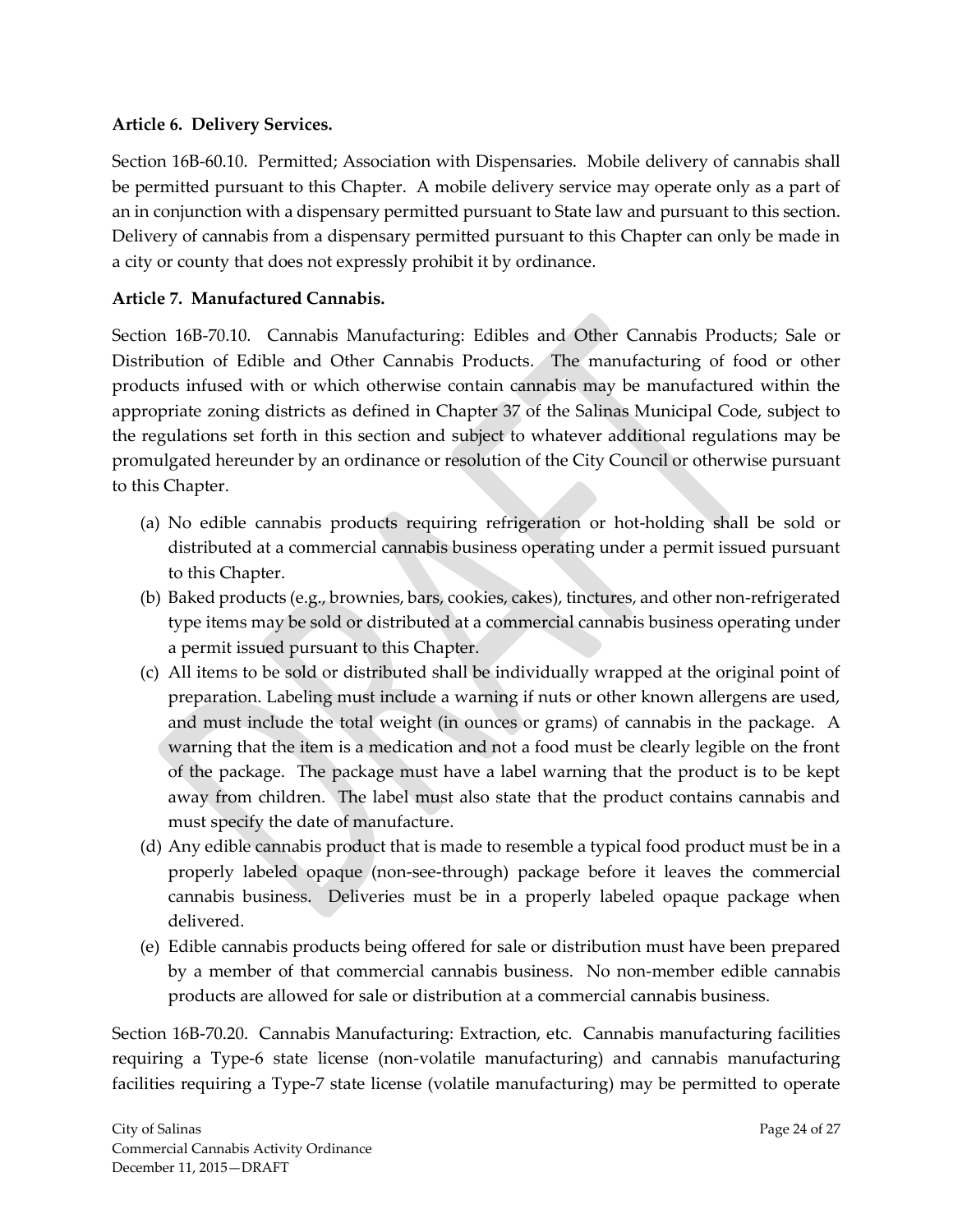within the appropriate industrial districts as defined in the Chapter 37 of the Salinas Municipal Code.

In reviewing an application for a permit pursuant to this Chapter or in reviewing the proposed cannabis manufacturing business pursuant to the requirements of Salinas Municipal Code Chapter 37, the Chief of Police or his designee may request whatever additional information is deemed necessary to carry out the purposes of this Chapter.

# **Article 8. Application of Chapter; Other Legal Duties.**

Section 16B-80.10. Promulgation of Regulations and Standards.

- (a) The City Manager is authorized to promulgate all regulations necessary to implement the requirements and fulfill the policies of this Chapter related to cannabis and cannabis products.
- (b) Regulations shall be published on the City's website.
- (c) Regulations promulgated by the City Manager shall have the same force and effect of law and become effective upon date of publication.

Section 16B-80.20. Community Relations.

- (a) Each commercial cannabis business shall provide the name, telephone number, and email address of a community relations contact to whom notice of problems associated with the commercial cannabis business can be provided. Each commercial cannabis business shall also provide the above information to all businesses and residences located within one hundred (100) feet of the commercial cannabis business and shall provide opportunity for those businesses and residents within one hundred (100) feet to visit and to tour the commercial cannabis business on a mutually convenient date and time.
- (b) During the first year of operation pursuant to this Chapter, the owner, manager, and community relations representative from each commercial cannabis business holding a permit issued pursuant to this Chapter shall attend a quarterly meeting with the City Manager or his designee to discuss costs, benefits, and other community issues arising as a result of implementation of this Chapter. After the first year of operation, the owner, manager, and community relations representative from each such commercial cannabis business shall meet with the City Manager or his designee when and as requested by the City Manager or his designee.
- (c) Commercial cannabis businesses to which a permit is issued pursuant to this Chapter develop and make available to youth organizations and educational institutions a public education plan that outlines the risks of youth addition to marijuana as a "gateway drug" and that identifies resources available to youth related to drugs and drug addiction.

City of Salinas Page 25 of 27 Section 16B-80.30. Fees Deemed Debt to City. The amount of any fee, cost or charge imposed pursuant to this Chapter shall be deemed a debt to the City that is recoverable in any court of competent jurisdiction.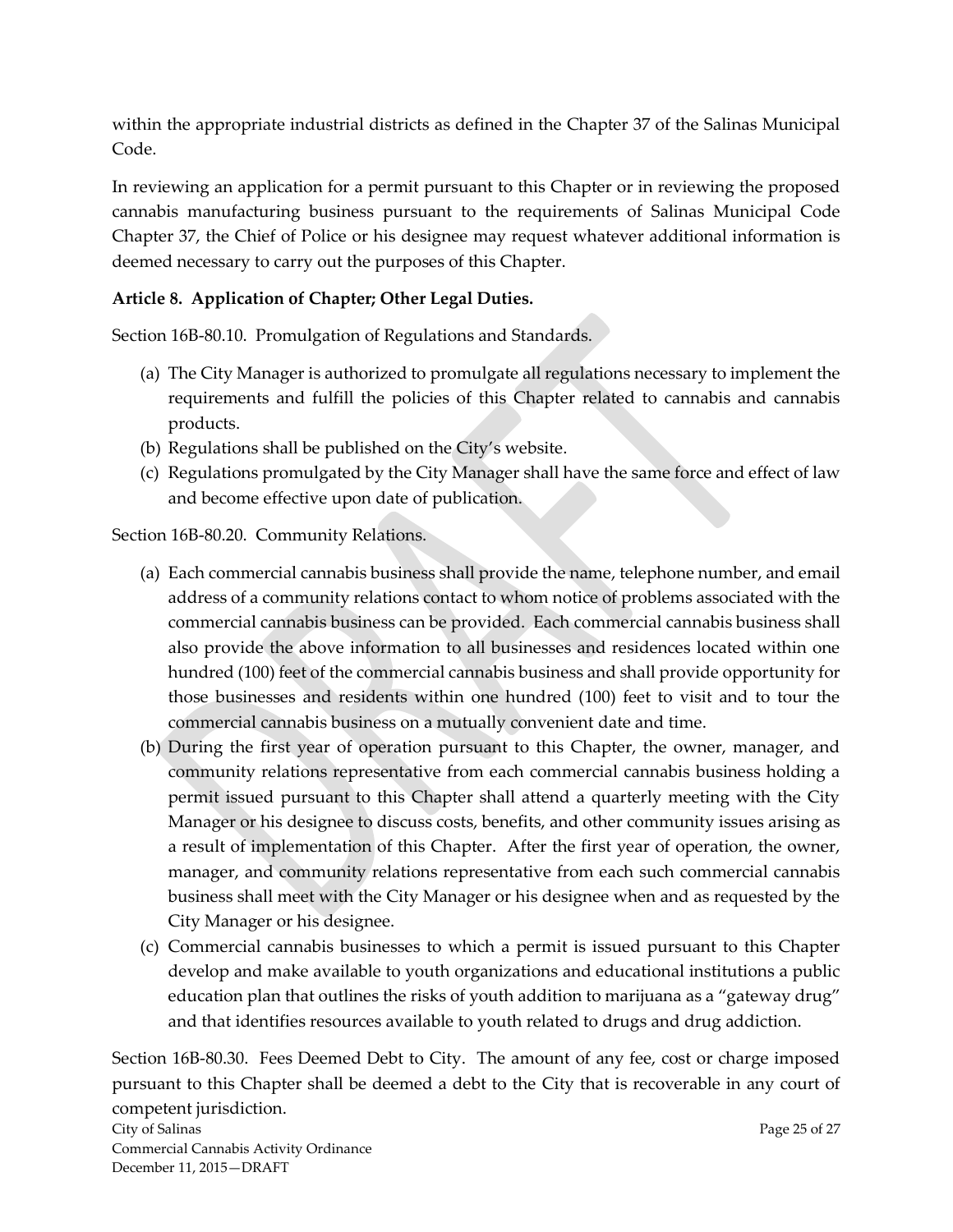Section 16B-80.40. Permit Holder Responsible for Violations. The person to whom a permit is issued pursuant to this Chapter shall be responsible for all violations of the laws of the State of California or of the regulations and the ordinances of the City of Salinas, whether committed by the permittee or any employee or agent of the permittee, which violations occur in or about the premises of the commercial cannabis business whether or not said violations occur within the permit holder's presence.

SECTION 2. Severability. If any section, subsection, sentence, clause or phrase of this Ordinance is for any reason held invalid by a court of competent jurisdiction, such a decision shall not affect the validity of the remaining portions of this Ordinance. The City Council declares that it would have passed this Ordinance and each section, subsection, sentence, clause, or phrase thereof, irrespective of the fact that one or more sections, subsections, sentences, clauses, or phrases, be declared invalid.

SECTION 3. Effective Date. This ordinance shall be in full force and effect commencing thirty (30) days after its final passage and a summary hereof shall be published once within fifteen (15) days in the Salinas Californian, a newspaper of general circulation printed and published in the County of Monterey and circulated in the City of Salinas and hereby designated for that purpose by the Council of Salinas:

…

This Ordinance was introduced and read by title only on the <u>secure day</u> of January 2016 and was passed and adopted on this \_\_\_\_ day of January 2016.

PASSED AND ADOPTED this \_\_\_\_ day of January 2016 by the following vote:

AYES:

NOES:

ABSENT:

ABSTAIN:

APPROVED:

Joe Gunter, Mayor

\_\_\_\_\_\_\_\_\_\_\_\_\_\_\_\_\_\_\_\_\_\_\_\_\_\_\_\_\_\_\_\_\_\_